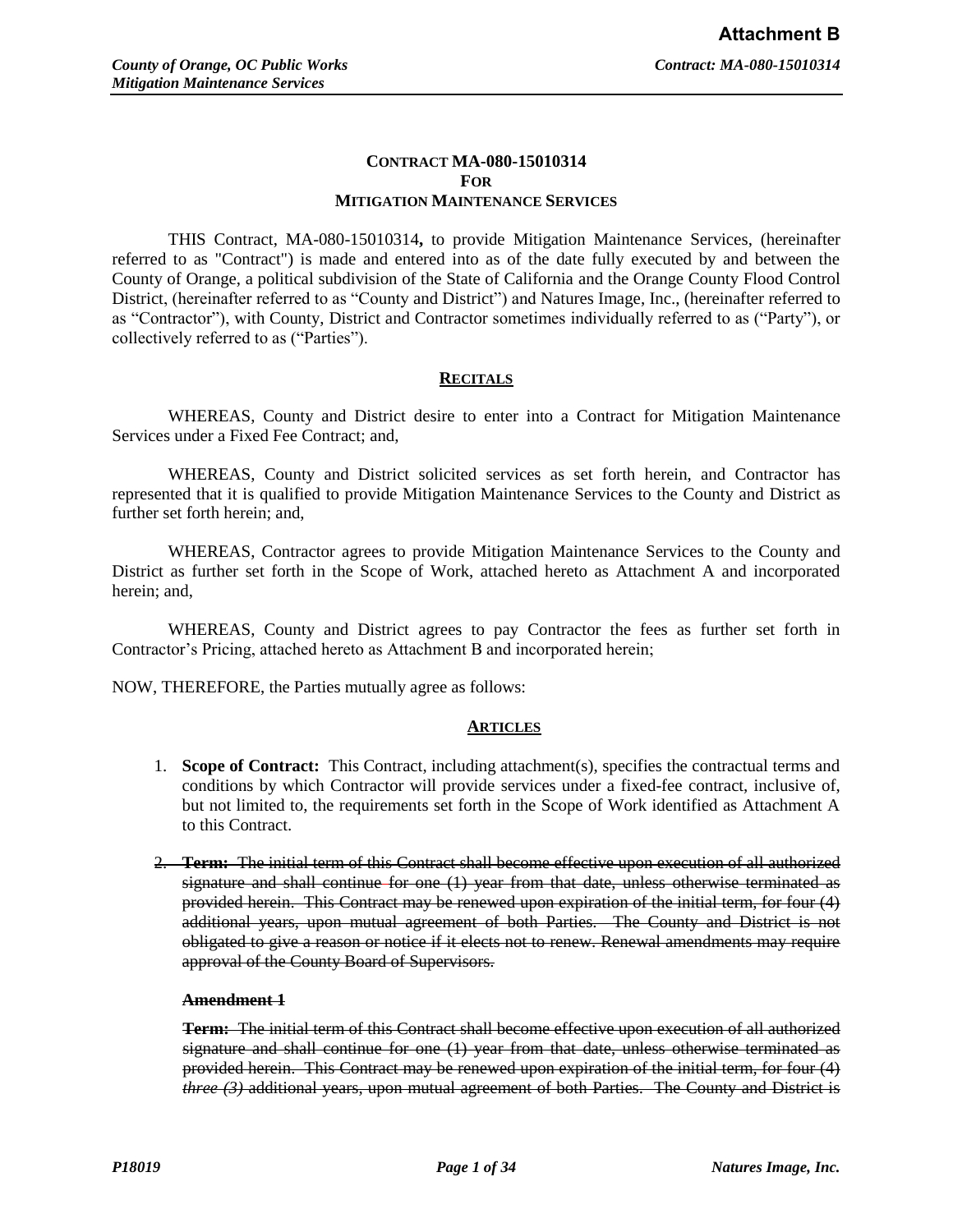not obligated to give a reason or notice if it elects not to renew. Renewal amendments may require approval of the County Board of Supervisors.

#### **Amendment 2**

**Term:** Contract shall be effective upon execution of all authorized signature *December 1, 2016* and shall continue be in effect for one (1) year from that date, unless otherwise terminated as provided herein. This Contract may be renewed upon expiration of the initial term, for three (3) *two (2)* additional years, upon mutual agreement of both Parties. The County and District is not obligated to give a reason or notice if it elects not to renew. Renewal amendments may require approval of the County Board of Supervisors.

#### **Amendment 3**

**Term: Contract shall be effective December 1, 2017 and shall be in effect for one (1) year from that date, unless otherwise terminated as provided herein. This Contract may be renewed upon expiration of the initial term, for one (1) additional year, upon mutual agreement of both Parties. The County and District is not obligated to give a reason or notice if it elects not to renew. Renewal amendments may require approval of the County Board of Supervisors.** 

#### **Amendment 4**

**Term:** Contract shall be effective December 1, 2018 and shall be in effect for one (1) year from that date, unless otherwise terminated as provided herein.

3. **Contingency of Funds:** Contractor acknowledges that funding or portions of funding for this Contract may be contingent upon state budget approval; receipt of funds from, and/or obligation of funds by, the state of California to County and District; and inclusion of sufficient funding for the services hereunder in the budget approved by County's Board of Supervisors for each fiscal year covered by this Contract. If such approval, funding or appropriations are not forthcoming, or are otherwise limited, County and District may immediately terminate or modify this Contract without penalty.

#### 4. **Bonds**:

**Contractor will furnish a Faithful Performance Bond and a Labor and Material Payment Bond, each in an amount equal to 100% of the Total Annual Contract Amount pursuant to Section 20473 of Public Contract Code.** 

- i. **Performance Bond**: Contractor shall furnish a surety bond to guarantee faithful performance. Said bond shall be for one hundred percent (100%) of the total Contract price. Said bond shall be submitted upon the forms provided by County and District and duly executed by Contractor and a responsible corporate Surety, authorized to issue such bonds in State of California and secured through an authorized agent with an office in California and registered with County and District. Contractor shall pay all bond premiums, costs, and incidentals.
- ii.**Payment Bond**: Contractor shall furnish a surety bond to guarantee payment of claims of labors, mechanics, material man, and other persons as set forth by law. Said bond shall be for one hundred percent (100%) of the total Contract price. Said bond shall be submitted upon the forms provided by County and District and duly executed by Contractor and a responsible corporate Surety, authorized to issue such bonds in State of California and secure through an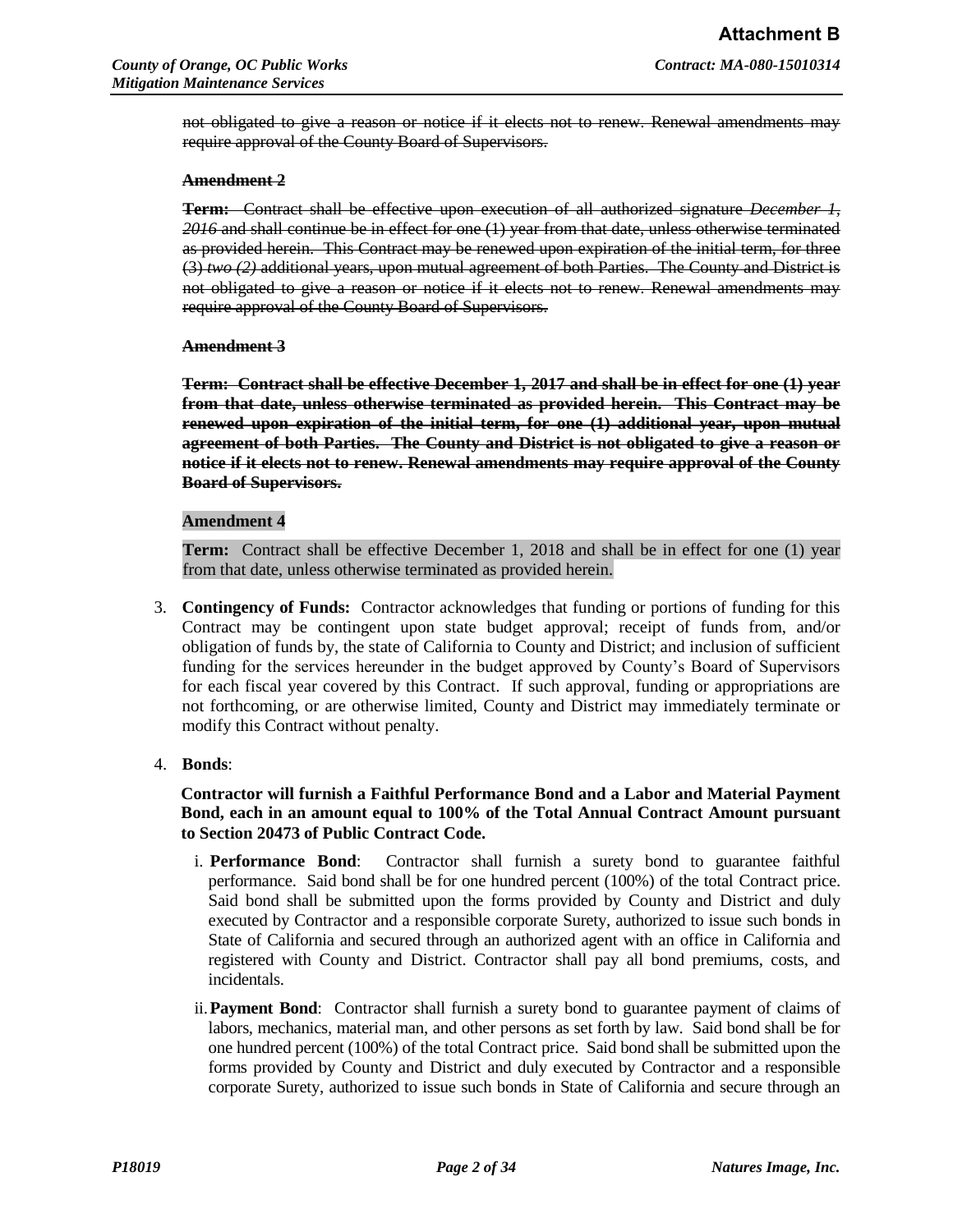authorized agent with an office in California and registered with County and District. Contractor shall pay all bond premiums, costs, and incidentals.

Said bonds shall be secured from an admitted surety company authorized to conduct surety insurance in California and satisfactory to County Risk Management and Office of the County Counsel.

Should any Surety at any time be unsatisfactory to County and District, or should any bond become insufficient, Contractor will be given notice to that effect. No further payment shall be deemed due or will be made under Contract until a new Surety and/or bond is furnished to County and District.

5. **County and District's Project Manager:** County and District shall appoint a Project Manager, as specified in Article 33. Notices, to act as liaison between County and District and Contractor during the term of this Contract. County and District's Project Manager shall coordinate the activities of County and District staff assigned to work with Contractor.

County and District's Project Manager shall have the right to require the removal and replacement of Contractor's Project Manager and Key Personnel under this Contract. County's Project Manager shall notify Contractor in writing of such action. Contractor shall accomplish the removal within fourteen (14) calendar days after written notice by County and District's Project Manager. The County and District is not required to provide any reason, rationale or additional factual information if it elects to request any specific Contractor Project Manager or Key Personnel be removed from performing services under this Contract. County and District's Project Manager shall review and approve the appointment of the replacement for Contractor's Project Manager and personnel. Said approval shall not be unreasonably withheld.

6. **Contractor's Project Manager and Key Personnel:** Contractor shall appoint a Project Manager, as specified in Article 33. Notices, to act as liaison between the County and District and the Contractor during the term of this Contract and to direct the Contractor's efforts in fulfilling Contractor's obligations under this Contract. This Project Manager shall be subject to approval by the County and District and shall not be changed without the written consent of the County and District's Project Manager, which consent shall not be unreasonably withheld.

Contractor's Project Manager and Key Personnel shall be assigned to this Contract for the duration of this Contract and shall diligently pursue all work and services to meet the project time lines. Contractor's Key Personnel are those individuals who report directly to the Contractor's Project Manager.

- 7. **Conditions Affecting Work:** Contractor shall be responsible for taking all steps reasonably necessary to ascertain the nature and location of the work to be performed under this Contract and to know the general conditions which can affect the work or the cost thereof. Any failure by Contractor to do so will not relieve Contractor from responsibility for successfully performing the work without additional cost to County and District. County and District assumes no responsibility for any understanding or representations concerning the nature, location(s) or general conditions made by any of its officers or agents prior to the execution of this Contract, unless such understanding or representations by County and District are expressly stated in the Contract.
- 8. **Existing Site Conditions**: Information respecting the site of the work given in Scope of Wok, drawings and/or specifications has been obtained by County and District's representatives and is believed to be reasonably correct, but County and District does not warrant either the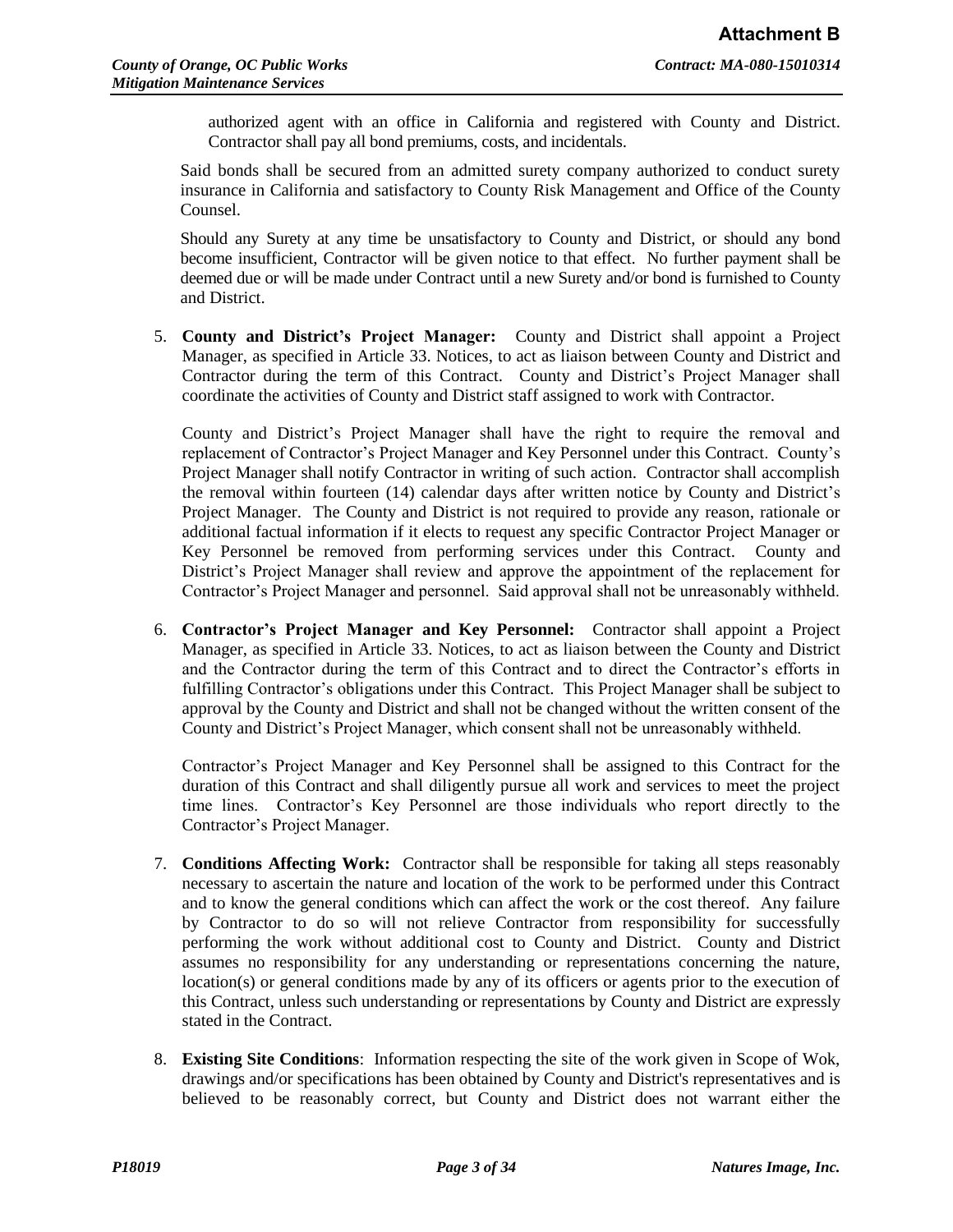completeness or accuracy of such information, and it is the responsibility of Contractor to verify all such information.

9. **Hazardous Conditions:** Whenever Contractor's operations create a condition hazardous to traffic or to the public, Contractor shall provide flagmen and furnish, erect and maintain control devices as are necessary to prevent accidents or damage or injury to the public at Contractor's expense and without cost to County and District. Contractor shall comply with County and District directives regarding potential hazards.

Emergency lights and traffic cones must also be readily available at all times and must be used in any hazardous condition. Emergency traffic cones must be placed in front of and behind vehicles to warn oncoming traffic.

- 10. **No Waiver by County and District**: The failure of County and District in any one or more instances to insist upon strict performance of any of the terms of this Contract or to exercise any option herein conferred, shall not be construed as a waiver or relinquishment to any extent of the right to assert or rely upon any such terms or option on any future occasion.
- 11. **Contractor's Licenses:** Contractor and his subcontractors, if any, shall, at all time during the term of this Contract, maintain in full force and effect such licenses or permits as may be required by the State of California or any other government entity. Contractor and his subcontractors, if any, shall strictly adhere to, and obey, all governmental rules and regulations now in effect or as subsequently enacted or modified, as promulgated by any local, state, or federal governmental entity.
- 12. **Wage Rates**: Pursuant to the provisions of Section 1773 of the Labor Code of the state of California, the Contractor shall comply with the general prevailing rates of per diem wages and the general prevailing rates for holiday and overtime wages in this locality for each craft, classification, or type of worker needed to execute this Contract. The rates are available from the Director of the Department of Industrial Relations at the following website: *http://www.dir.ca.gov/dlsr/DpreWageDetermination.htm.* The Contractor shall post a copy of such wage rates at the jobsite and shall pay the adopted prevailing wage rates. The Contractor shall comply with the provisions of Sections 1775 and 1813 of the Labor Code.

Travel and subsistence payments to each workman needed to execute the Work shall be made as such travel and subsistence payments are defined in the applicable collective bargaining agreements filed in accordance with Section 1773.8 of the Labor Code.

The County and District will not recognize any claim for additional compensation because of the payment by the Contractor of any wage rate in excess of the prevailing wage rate set forth in the Contract. The possibility of wage increases is one of the elements to be considered by the Contractor in determining his bid, and will not under any circumstances be considered as the basis of a claim against the County and District on the Contract.

The Contractor and subcontractors shall comply with Section 1777.6 which stipulates that it shall be unlawful to refuse to accept otherwise qualified employees as registered apprentices solely on the grounds of race, religious creed, color, national origin, ancestry, sex, or age, except as provided in Section 3077.

13. **Wage Rate Penalty:** Pursuant to the provisions of the Labor Code Section 1775, the Contractor shall forfeit to the County and District, as a penalty, the sum of Twenty-five Dollars (\$25.00) for each calendar day, or portion thereof, for each laborer, worker, or mechanic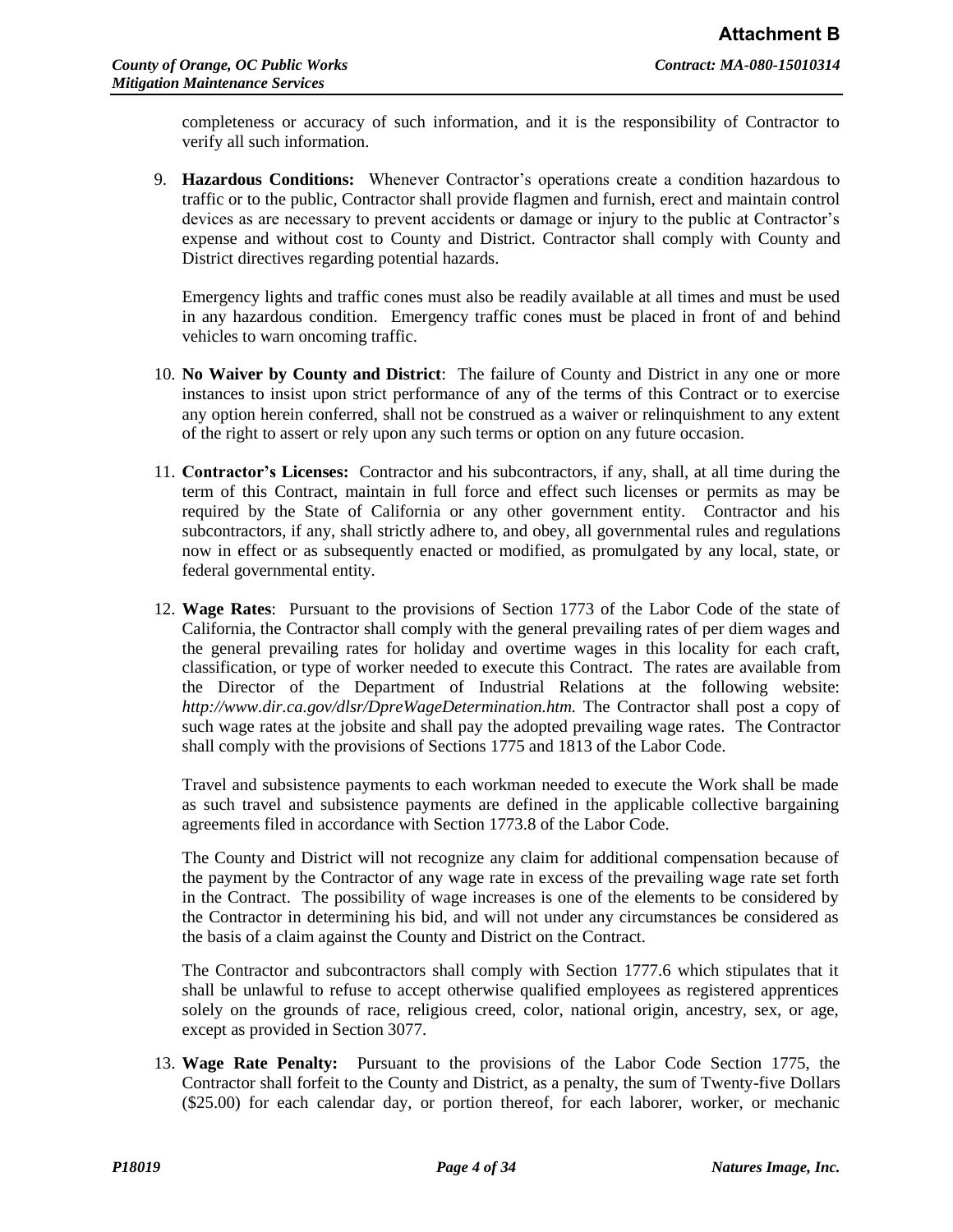employed, paid less than the stipulated prevailing rates for Work done under this Contract, by Contractor or by subcontractors, in violation of the provisions of this Contract.

- 14. **Work Hour Penalty:** Eight hours of labor constitute a legal day's Work, and forty hours constitute a legal week's Work. Pursuant to Section 1813 of the Labor Code of the State of California, the Contractor shall forfeit to the County and District Twenty Five Dollars (\$25) for each worker employed in the execution of this Contract by the Contractor or by any subcontractor for each calendar day during which such worker is required or permitted to Work more than the legal day's or week's Work, except that Work performed by employees of said Contractor and subcontractors in excess of the legal limit shall be permitted without the foregoing penalty upon the payment of compensation to the workers for all hours worked in excess of eight hours per day of not less than 1-1/2 times the basic rate of pay.
- 15. **Withholding of Wage Differentials:** The County and District may withhold from the Contractor as much of any accrued payments as may be necessary to pay laborers, craft workmen and mechanics employed on the Project any difference between the rate of wages required to be paid pursuant to California law and the rate of wages actually paid to such laborers, craft workmen and mechanics.
- 16. **Craft Labor Time Records:** The Contractor shall keep full, true and accurate records of the names and actual hours worked by the respective workers and laborers employed under this Contract in accordance with California Labor Code and shall allow access to the same any reasonable hour to the County and District, its agents or representatives and to any person having the authority to inspect the same as contemplated under the provisions of said California Labor Code, or when requested by the County and District.

Eight (8) hours of labor shall constitute a legal day's Work. The Contractor shall comply with Labor Code regarding legal day's Work and overtime.

- 17. **Contractor's Personnel:** Contractor warrants that all Contractor personnel engaged in the performance of work under this Contract shall possess sufficient experience and/education to perform the services requested by County and District. County and District expressly retains the right to have any of Contractor personnel removed from performing services under this Contract. Contractor shall effectuate the removal of the specified Contractor personnel from providing any services to County and District under this Contract within one business day of notification by County and District. County and District shall submit the request in writing to Contractor's Project Manager. County and District is not required to provide any reason, rationale or additional factual information if it elects to request any specific Contractor personnel be removed from performing services under this Contract.
- 18. **Usage:** No guarantee is given by County and District to Contractor regarding usage of this Contract. Usage figures, if provided, are approximate, based upon the last usage. Contractor agrees to supply services and/or commodities requested, as needed by County and District, at prices listed in the Contract, regardless of quantity requested. Orders may be placed against this contract at the convenience of the using agency/department.
- 19. **Usage Reports:** Upon County and District request, Contractor shall submit usage reports to the County and District which shall include, at minimum, summarized hourly quantities by service descriptions. The usage report shall be in a format specified by the County and District.
- 20. **Conflict of Interest:** Contractor shall exercise reasonable care and diligence to prevent any actions or conditions that could result in a conflict with the best interests of County and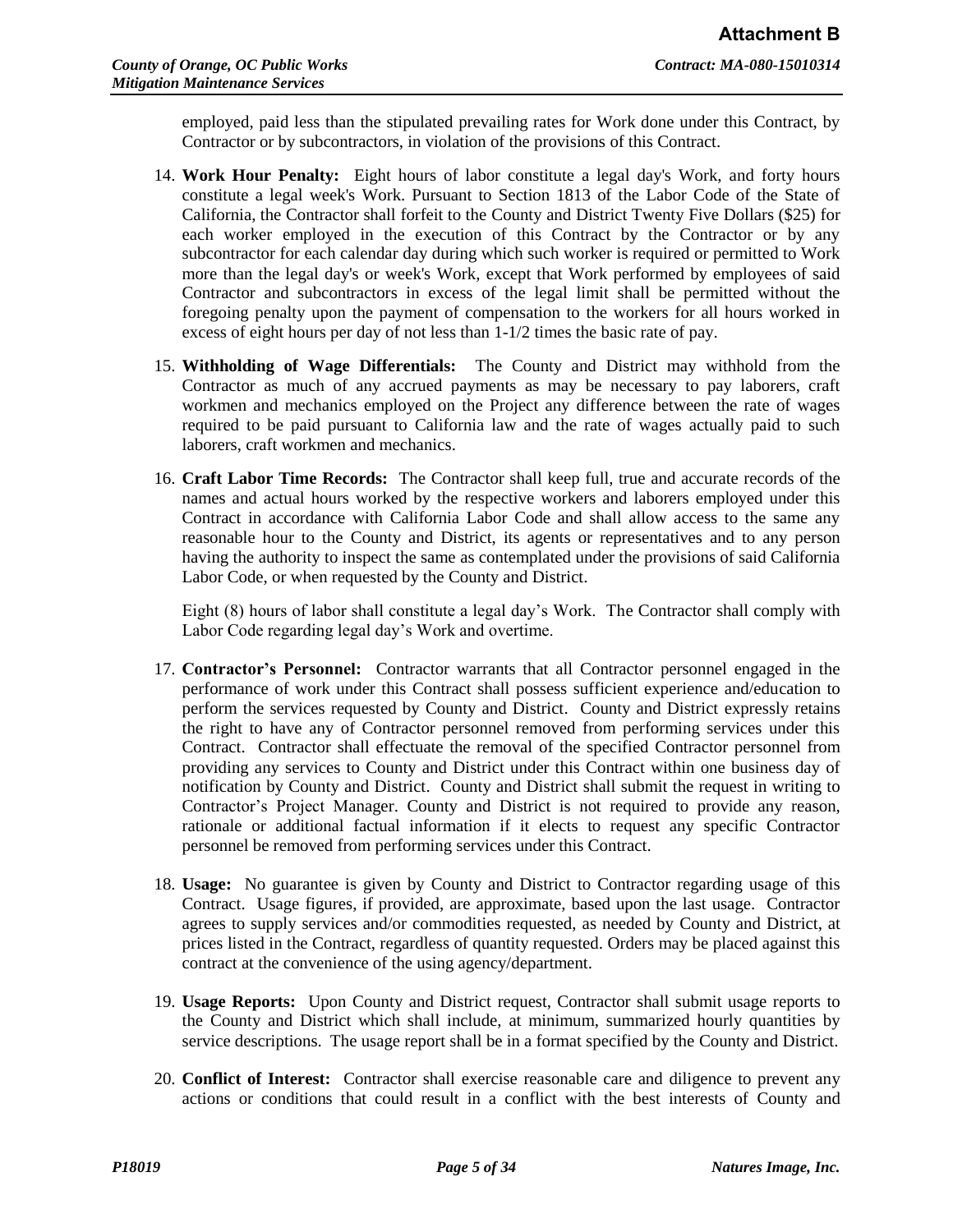District. This obligation shall apply to Contractor; Contractor's employees, agents, and relatives; subcontractors; and third parties associated with accomplishing work and services hereunder. Contractor's efforts shall include, but not be limited to establishing precautions to prevent its employees or agents from making, receiving, providing or offering gifts, entertainment, payments, loans or other considerations which could be deemed to appear to influence individuals to act contrary to the best interests of County and District.

- 21. **Child Support Enforcement Requirements:** Contractor is required to comply with the child support enforcement requirements of County and District. Failure of Contractor to comply with all federal, state, and local reporting requirements for child support enforcement or to comply with all lawfully served Wage and Earnings Assignment Orders and Notices of Assignment shall constitute a material breach of the Contract. Failure to cure such breach within 60 calendar days of notice from County and District shall constitute grounds for termination of the Contract.
- 22. **Publication:** No copies of sketches, schedules, written documents, computer based data, photographs, maps or graphs, including graphic art work, resulting from performance or prepared in connection with this Contract, are to be released by Contractor and/or anyone acting under the supervision of Contractor to any person, partnership, company, corporation, or agency, without prior written approval by County and District, except as necessary for the performance of the services of this Contract. All press contacts, including graphic display information to be published in newspapers, magazines, etc., are to be administered only after County and District approval.
- 23. **News/Information Release:** Contractor agrees that it will not issue any news releases or make any contact with the media in connection with either the award of this Contract or any subsequent amendment of, or effort under this Contract. Contractors must first obtain review and approval of said news media contact from County and District through County and District's Inspector/Project Manager. Any requests for interviews or information received by the media should be referred directly to County and District. Contractors are not authorized to serve as a media spokespersons for County and District projects without first obtaining permission from County and District's Inspector/Project Manager.
- 24. **Reports/Meetings:** Contractor shall develop reports and any other relevant documents necessary to complete the services and requirements as set forth in this Contract. County and District's Inspector/Project Manager and Contractor's Project Manager will meet on reasonable notice, at a County and District designated location, to discuss Contractor's performance and progress under this contract. If requested, Contractor's Project Manager and other project personnel shall attend all meetings. Contractor shall provide such information that is requested by County and District for the purpose of monitoring progress under this Contract.
- 25. **Breach of Contract:** The failure of Contractor to comply with any of the provisions, covenants or conditions of this Contract, shall constitute a material breach of this Contract. In such event County and District may, and in addition to any other remedies available at law, in equity, or otherwise specified in this Contract:
	- i. Afford Contractor written notice of the breach and ten calendar days or such shorter time that may be specified in this Contract within which to cure the breach;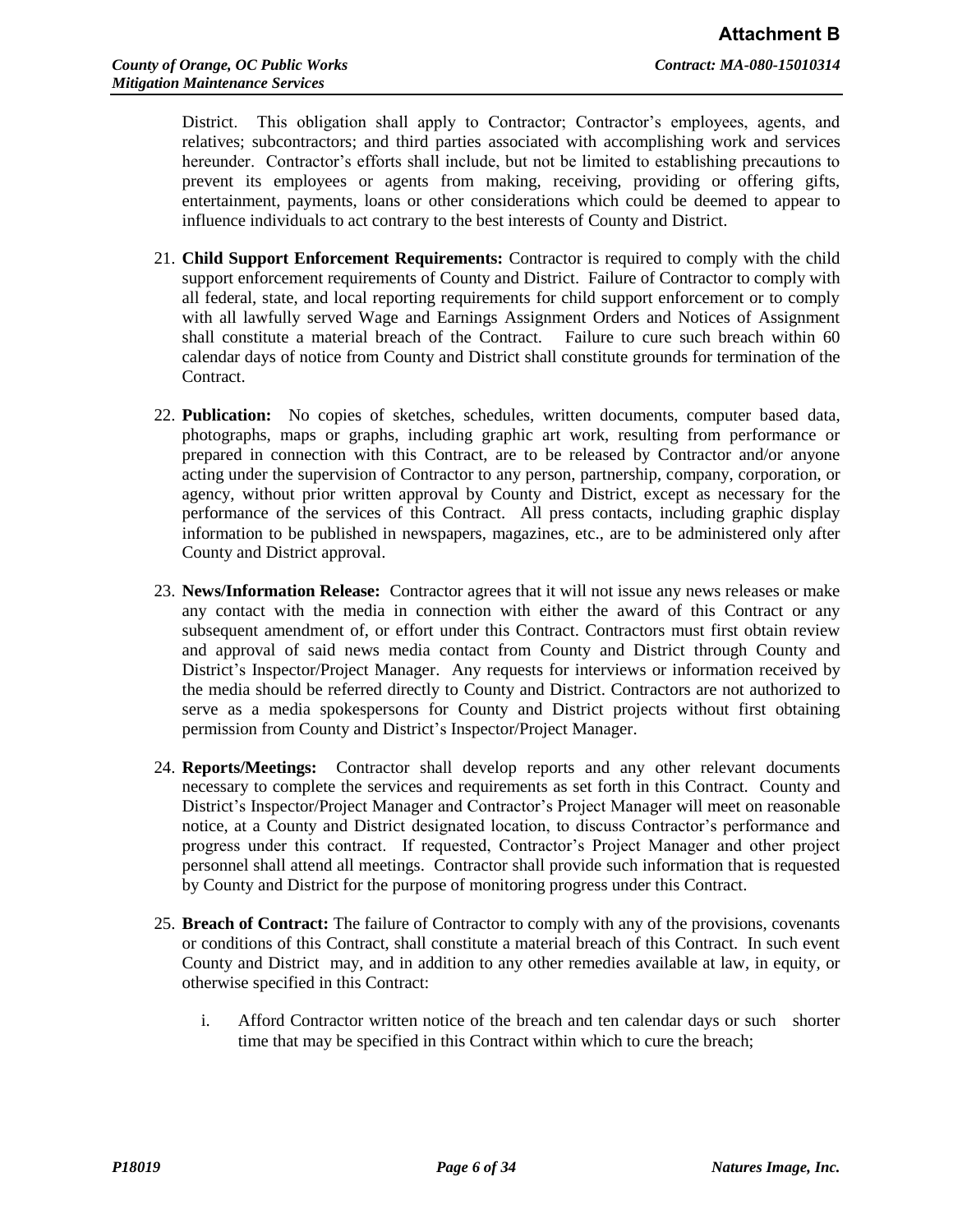- ii. Discontinue payment to Contractor for and during the period in which Contractor is in breach and offset against any monies billed by Contractor but yet unpaid by County and District those monies disallowed pursuant to the above.
- iii. Terminate the Contract immediately without penalty.
- 26. **Contract Disputes:** The Parties shall deal in good faith and attempt to resolve potential disputes informally. If the dispute concerning a question of fact arising under the terms of this Contract is not disposed of in a reasonable period of time by Contractor's Project Manager and County and District's Inspector/Project Manager, such matter shall be brought to the attention of the County and District Deputy Purchasing Agent (DPA), as specified in Article 33. Notices, by way of the following process:
	- i. Contractor shall submit to County and District DPA a written demand for a final decision regarding the disposition of any dispute between the Parties arising under, related to, or involving this Contract, unless County and District, on its own initiative, has already rendered such a final decision.
	- ii. Contractor's written demand shall be fully supported by factual information, and, if such demand involves a cost adjustment to the Contract, Contractor shall include with the demand a written statement signed by a senior official indicating that the demand is made in good faith, that the supporting data are accurate and complete, and that the amount requested accurately reflects the Contract adjustment for which Contractor believes County and District is liable.
	- iii. Pending the final resolution of any dispute arising under, related to, or involving this Contract, Contractor agrees to diligently proceed with the performance of this Contract, including the delivery of goods and/or provision of services. Contractor's failure to diligently proceed shall be considered a material breach of this Contract. Any final decision of County and District shall be expressly identified as such, shall be in writing, and shall be signed by County and District DPA or his designee. If County and District fails to render a decision within 90 days after receipt of Contractor's demand, it shall be deemed a final decision adverse to Contractor's contentions. County and District's final decision shall be conclusive and binding regarding the dispute unless Contractor commences action in a court of competent jurisdiction to contest such decision within 90 days following the date of County and District's final decision or one year following the accrual of the cause of action, whichever is later.
- 27. **Stop Work:** County and District may, at any time, by written stop work order to Contractor, require Contractor to stop all or any part of the work called for by this Contract for a period of 90 working days after the stop work order is delivered to Contractor and for any further period to which the Parties may agree. The stop work order shall be specifically identified as such and shall indicate it is issued under this clause. Upon receipt of the stop work order, Contractor shall immediately comply with its terms and take all reasonable steps to minimize the incurrence of costs allocable to the work covered by the stop work order during the period of work stoppage. Within a period of 90 working days after a stop work order is delivered to Contractor or within any extension of that period to which the Parties shall have agreed, County and District shall either:
	- i. Cancel the stop work order; or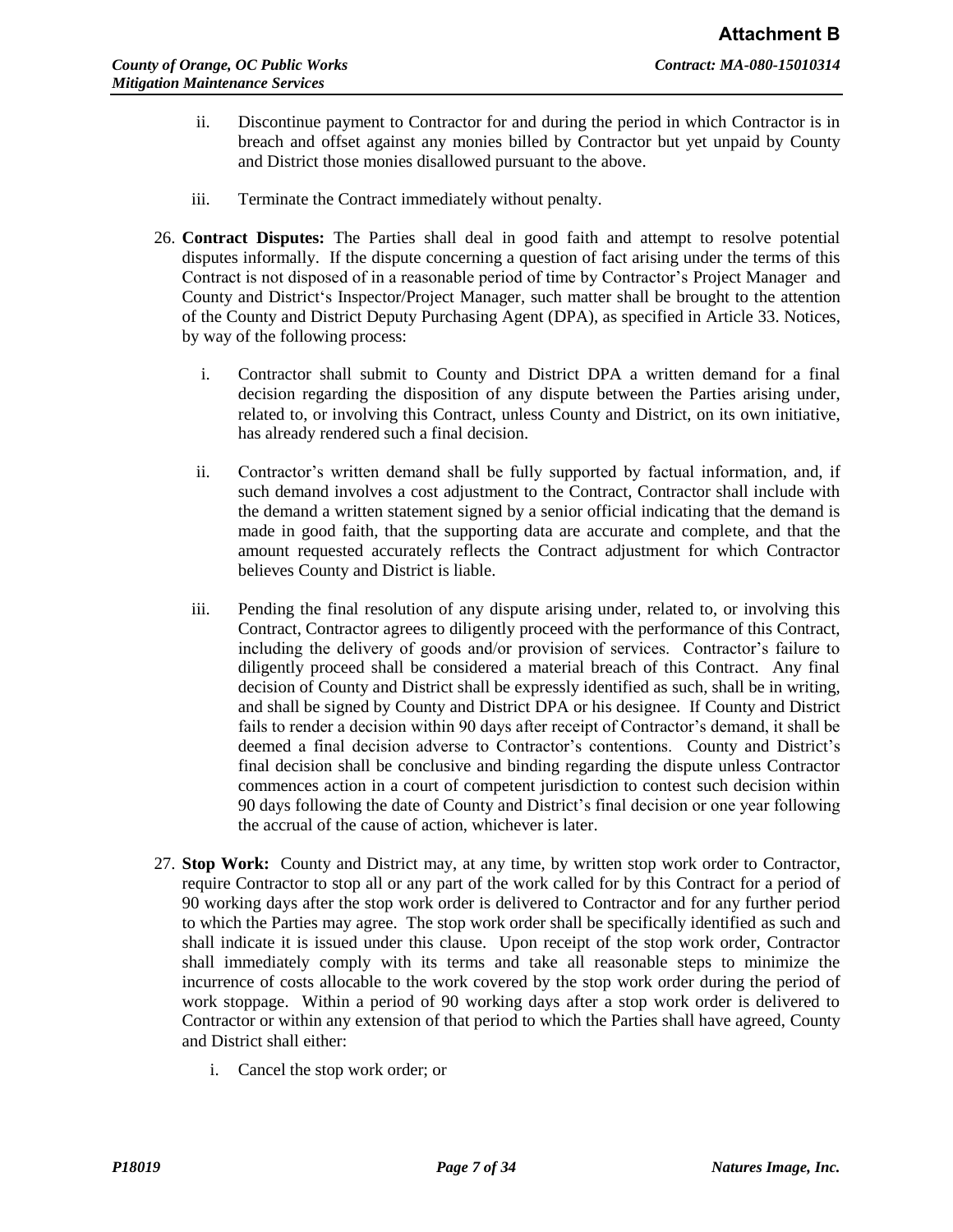- ii. Terminate the Contract immediately in whole or in part in writing as soon as feasible. County and District is not required to provide thirty-day (30) day notice of the termination of the Contract to Contractor if a stop work has been issued.
- 28. **Orderly Termination:** Upon termination or other expiration of this Contract, each Party shall promptly return to the other Party all papers, materials, and other properties of the other held by each for purposes of execution of the Contract. In addition, each Party will assist the other Party in orderly termination of this Contract and the transfer of all assets, tangible and intangible, as may be necessary for the orderly, non-disruptive business continuation of each Party.
- 29. **Contractor Bankruptcy/Insolvency**: If Contractor should be adjudged bankrupt or should have a general assignment for the benefit of its creditors or if a receiver should be appointed on account of Contractor's insolvency, County and District may terminate this Contract.
- 30. **Expenditure Limit:** Contractor shall notify County and District's Inspector/Project Manager in writing when the expenditures against the Contract reach 75 percent of the dollar limit on the Contract. County and District will not be responsible for any expenditure overruns and will not pay for work exceeding the dollar limit on the Contract unless a change order to cover those costs has been issued.
- 31. **Delivery Parking:** The County and District of Orange will not provide free parking for delivery services.
- 32. **Material Safety Data Sheets (MSDS):** Contractor is required to provide a completed Material Safety Data Sheet (MSDS) for each hazardous substance provided to County and District under the Contract. This includes hazardous substances that are not directly included in the Contract, but are included in the goods or services provided by Contractor to County and District. The provision of the MSDS must be in accordance with the requirements of California Labor Code Sections 6380 through 6399, General Industry Safety Order Section 5194, and Title 8, California Code of Regulations. The MSDS for each substance must be sent to County and District's Inspector/Project Manager and must also be sent to:

County of Orange CEO/Risk Management Attn: Safety and Loss Prevention Program PO Box 327 Santa Ana, CA 92702

33. **Notices:** Any and all notices, requests demands and other communications contemplated, called for, permitted, or required to be given hereunder shall be in writing, except through the course of the parties' project managers' routine exchange of information and cooperation during the terms of the work and services. Any written communications shall be deemed to have been duly given upon actual in-person delivery, if delivery is by direct hand, or upon delivery on the actual day of receipt or no greater than four calendar days after being mailed by US certified or registered mail, return receipt requested, postage prepaid, whichever occurs first. The date of mailing shall count as the first day. All communications shall be addressed to the appropriate party at the address stated herein or such other address as the parties hereto may designate by written notice from time to time in the manner aforesaid.

> County: OC Public Works/Engineering Attn: Thomas Distanislao, County and District Inspector /Project Manager Address 2301 N Glaspell St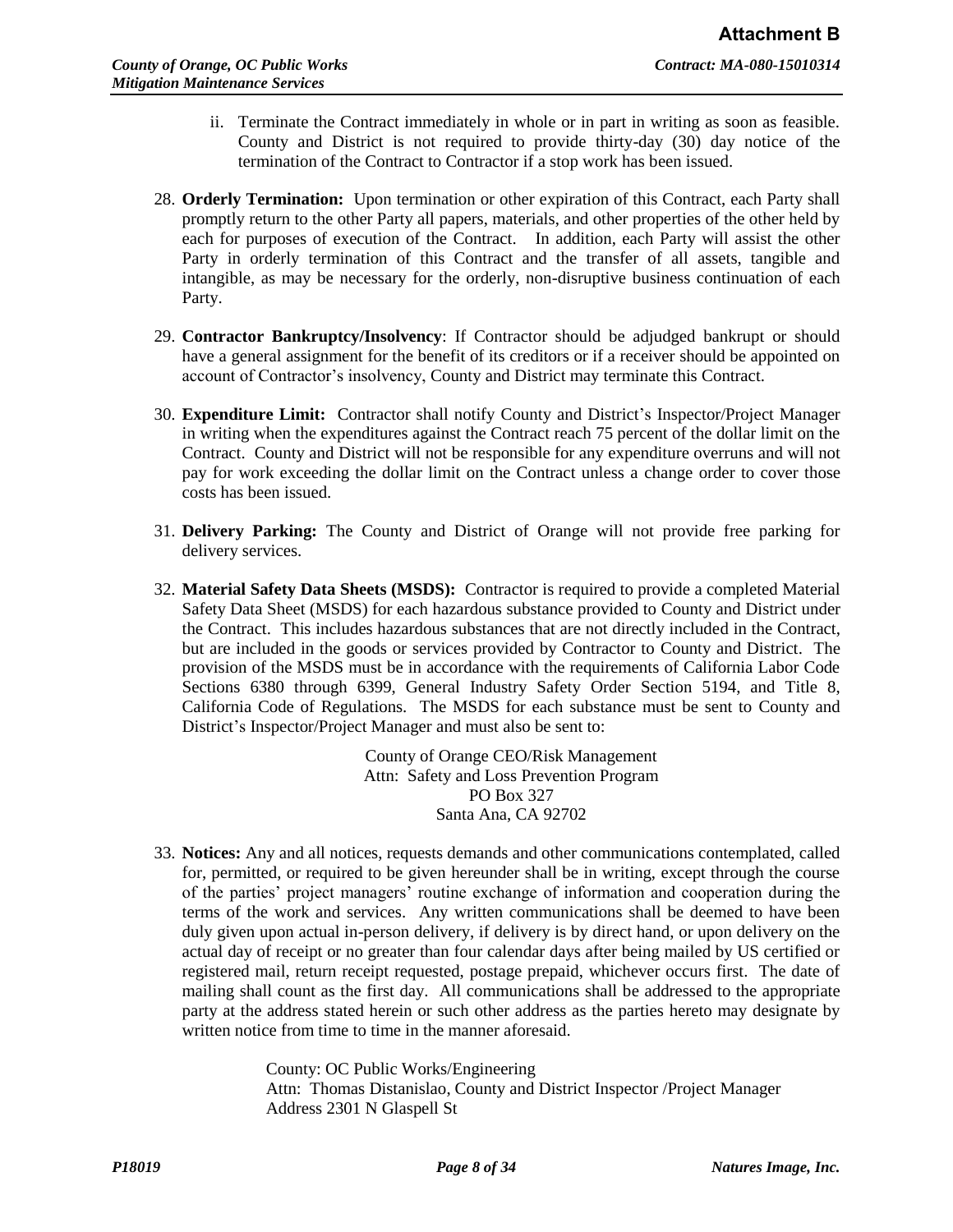City ST Zip: Orange, CA 92865 Phone: (714) 955-0263 Email: Thomas.Distanislao@ocpw.ocgov.com

#### **Amendment 2**

Attn: Thomas Distanislao, County and District Inspector /Project Manager Address 2301 N Glaspell St City ST Zip: Orange, CA 92865 Phone: (714) 955-0263 Email: Thomas.Distanislao@ocpw.ocgov.com *Attn: Jennifer Shook, Project Manager 2301 N. Glassell Street Orange, CA 92865 Phone: (714) 955-0615 Email: Jennifer.Shook@ocpw.ocgov.com* 

Cc:OC Public Works/Procurement Attn: Debbie Temple, County DPA Address: 300 N Flower St, Suite 808 City ST Zip Santa Ana, CA 92703 Phone: (714) 667-9624 Email: Debbie.Temple@ocpw.ocgov.com

Contractor: Natures Image, Inc. Attn: Daniel Slinger Address: 20361 Hermana Circle City ST Zip: Lake Forest, CA 92630 Phone: (949) 680-4400 x 114 Email: dslinger@naturesimage.net

- 34. **Governing Law and Venue:** This Contract has been negotiated and executed in the State of California and shall be governed by and construed under the laws of the State of California. In the event of any legal action to enforce or interpret this Contract, the sole and exclusive venue shall be a court of competent jurisdiction located in Orange County and District, California, and the Parties hereto agree to and do hereby submit to the jurisdiction of such court, notwithstanding Code of Civil Procedure section 394. Furthermore, the Parties specifically agree to waive any and all rights to request that an action be transferred for trial to another County and District.
- 35. **Entire Contract:** This Contract, including Attachments which are attached hereto and incorporated herein by this reference, when accepted by Contractor either in writing or by the shipment of any article or other commencement of performance hereunder, contains the entire Contract between the Parties with respect to the matters herein and there are no restrictions, promises, warranties or undertakings other than those set forth herein or referred to herein. No exceptions, alternatives, substitutes or revisions are valid or binding on County and District unless authorized by County and District in writing. Electronic acceptance of any additional terms, conditions or supplemental Contracts by any County and District employee or agent, including but not limited to installers of software, shall not be valid or binding on County and District unless accepted in writing County and District's Purchasing Agent or his designee.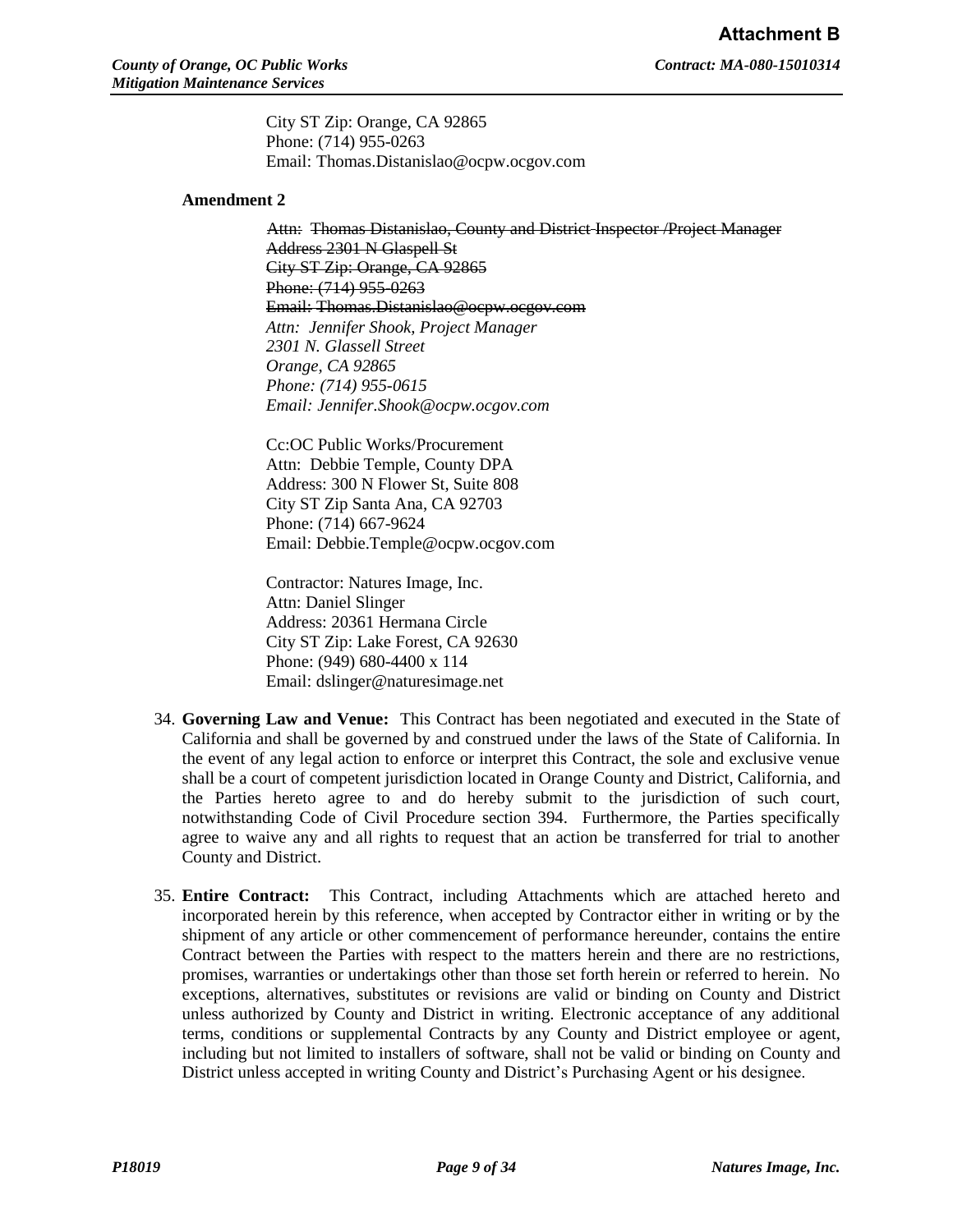- 36. **Amendments:** No alteration or variation of the terms of this Contract shall be valid unless made in writing and signed by the Parties; no oral understanding or agreement not incorporated herein shall be binding on either of the Parties; and no exceptions, alternatives, substitutes or revisions are valid or binding on County and District unless authorized by County and District in writing.
- 37. **Taxes:** Unless otherwise provided herein or by law, price quoted does not include California state sales or use tax.
- 38. **Delivery:** Time of delivery of goods or services is of the essence in this Contract. County and District reserves the right to refuse any goods or services and to cancel all or any part of the goods not conforming to applicable specifications, drawings, samples or description, or services that do not conform to the prescribed Scope of Work. Acceptance of any part of the order for goods shall not bind County and District to accept future shipments, nor deprive it of the right to return goods already accepted, at Contractor's expense. Overshipments and undershipments of goods shall be only as agreed to in writing by County and District. Delivery shall not be deemed to be complete until all goods, or services, have actually been received and accepted in writing by County and District.
- 39. **Acceptance/Payment**: Unless otherwise agreed to in writing by County and District; 1) acceptance shall not be deemed complete unless in writing and until all the goods/services have actually been received, inspected, and tested to the satisfaction of County and District, and 2) payment shall be made in arrears.
- 40. **Warranty**: Contractor expressly warrants that the goods/services covered by this Contract are 1) free of liens or encumbrances, 2) merchantable and good for the ordinary purposes for which they are used, and 3) fit for the particular purpose for which they are intended. Acceptance of this order shall constitute an agreement upon Contractor's part to indemnify, defend and hold County and District and its indemnities as identified in Article 67, and as more fully described in Article 67, harmless from liability, loss, damage and expense, including reasonable counsel fees, incurred or sustained by County and District by reason of the failure of the goods/services to conform to such warranties, faulty work performance, negligent or unlawful acts, and noncompliance with any applicable state or federal codes, ordinances, orders, or statutes, including the Occupational Safety and Health Act (OSHA) and the California Industrial Safety Act. Such remedies shall be in addition to any other remedies provided by law.
- 41. **Patent/Copyright Materials/Proprietary Infringement**: Unless otherwise expressly provided in this Contract, Contractor shall be solely responsible for clearing the right to use any patented or copyrighted materials in the performance of this Contract. Contractor warrants that any software as modified through services provided hereunder will not infringe upon or violate any patent, proprietary right, or trade secret right of any third party. Contractor agrees that, in accordance with the more specific requirement contained in Article 67, it shall indemnify, defend and hold County and District and County and District Indemnities harmless from any and all such claims and be responsible for payment of all costs, damages, penalties and expenses related to or arising from such claim(s), including, but not limited to, attorney's fees, costs and expenses.
- 42. **Assignment or Subcontracting**: The terms, covenants, and conditions contained herein shall apply to and bind the heirs, successors, executors, administrators and assigns of the parties. Furthermore, neither the performance of this Contract nor any portion thereof may be assigned or subcontracted by Contractor without the express written consent of County and District. Any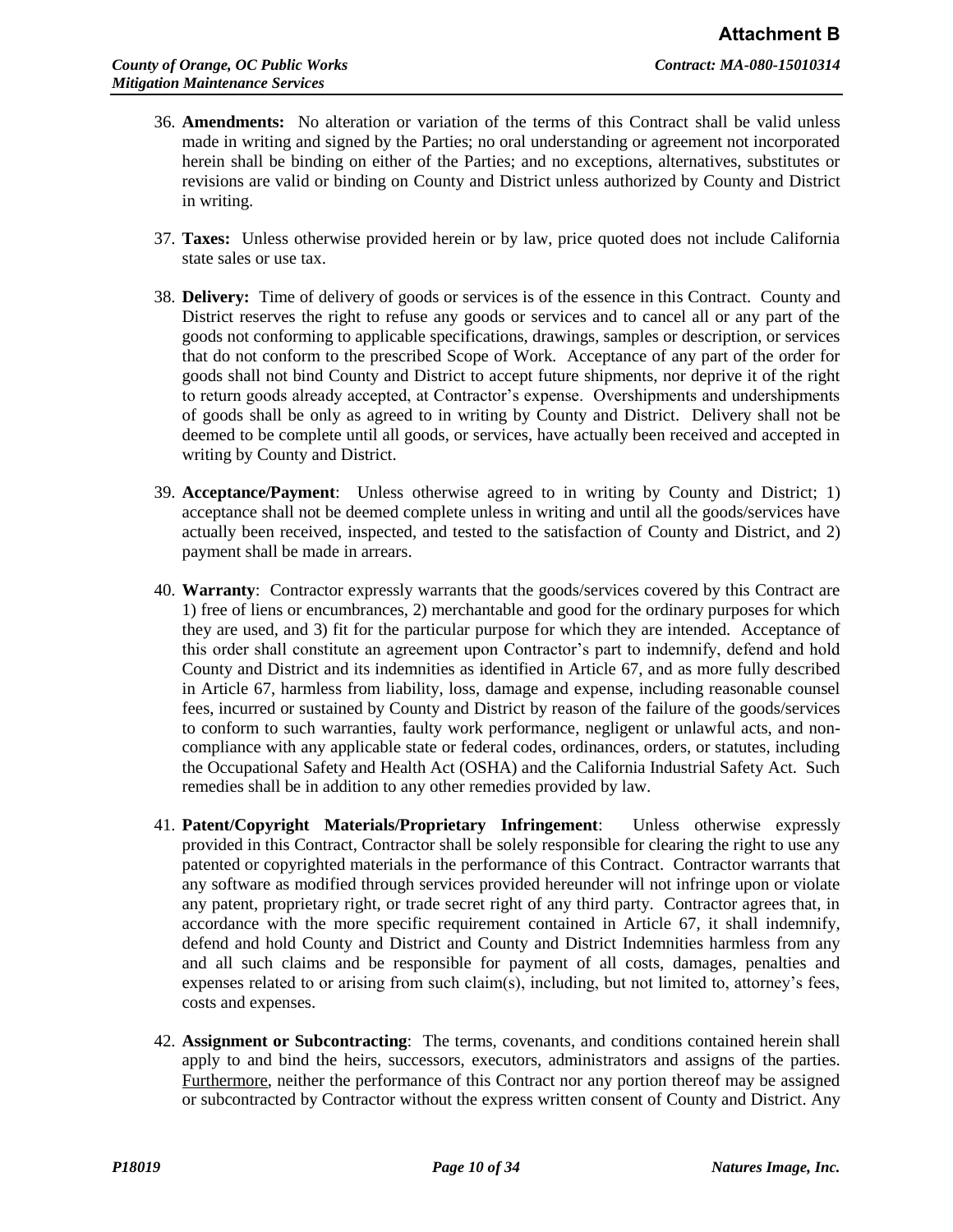attempt by Contractor to assign or sub-contract the performance or any portion thereof of this Contract without the express written consent of County and District shall be invalid and shall constitute a breach of this Contract.

- 43. **Non-Discrimination:** In the performance of this Contract, Contractor agrees that it will comply with the requirements of Section 1735 of the California Labor Code and not engage nor permit any subcontractors to engage in discrimination in employment of persons because of the race, religious creed, color, national origin, ancestry, physical disability, mental disability, medical condition, marital status, or sex of such persons. Contractor acknowledges that a violation of this provision shall subject Contractor to all the penalties imposed for a violation of Anti-Discrimination Law or regulation, including but not limited to, Section 1720 et seq. of the California Labor Code.
- 44. **Termination:** In addition to any other remedies or rights it may have by law and those set forth in this Contract, County and District has the right to terminate this Contract without penalty immediately with cause or after 30 days' written notice without cause, unless otherwise specified. Cause shall be defined as any breach of Contract, any misrepresentation or fraud on the part of Contractor. Exercise by County and District of its right to terminate the Contract shall relieve County and District of all further obligations.
- 45. **Consent to Breach Not Waiver**: No term or provision of this Contract shall be deemed waived and no breach excused, unless such waiver or consent shall be in writing and signed by the Party claimed to have waived or consented. Any consent by any Party to, or waiver of, a breach by the other, whether express or implied, shall not constitute consent to, waiver of, or excuse for any other different or subsequent breach.
- 46. **Remedies Not Exclusive:** The remedies for breach set forth in this Contract are cumulative as to one another and as to any other provided by law, rather than exclusive; and the expression of certain remedies in this Contract does not preclude resort by either Party to any other remedies provided by law.
- 47. **Independent Contractor**: Contractor shall be considered an independent Contractor and neither Contractor, its employees, nor anyone working for Contractor under this Contract shall be considered an agent or an employee of County and District. Neither Contractor, employees nor anyone working for Contractor under this Contract shall qualify for workers' compensation or other fringe benefits of any kind through County and District.
- 48. **Performance:** Contractor shall perform all work under this Contract, taking necessary steps and precautions to perform the work to County and District's satisfaction**.** Contractor shall be responsible for the professional quality, technical assurance, timely completion and coordination of all documentation and other goods/services furnished by Contractor under this Contract. Contractor shall perform all work diligently, carefully, and in a good and workmanlike manner; shall furnish all labor, supervision, machinery, equipment, materials, and supplies necessary therefore; shall at its sole expense obtain and maintain all permits and licenses required by public authorities, including those of County and District required in its governmental capacity, in connection with performance of the work; and, if permitted to subcontract, shall be fully responsible for all work performed by subcontractors.
- 49. **Insurance Provisions**: Prior to the provision of services under this Contract, the Contractor agrees to purchase all required insurance at Contractor's expense and to deposit with the County and District Certificates of Insurance, including all endorsements required herein, necessary to satisfy the County and District that the insurance provisions of this Contract have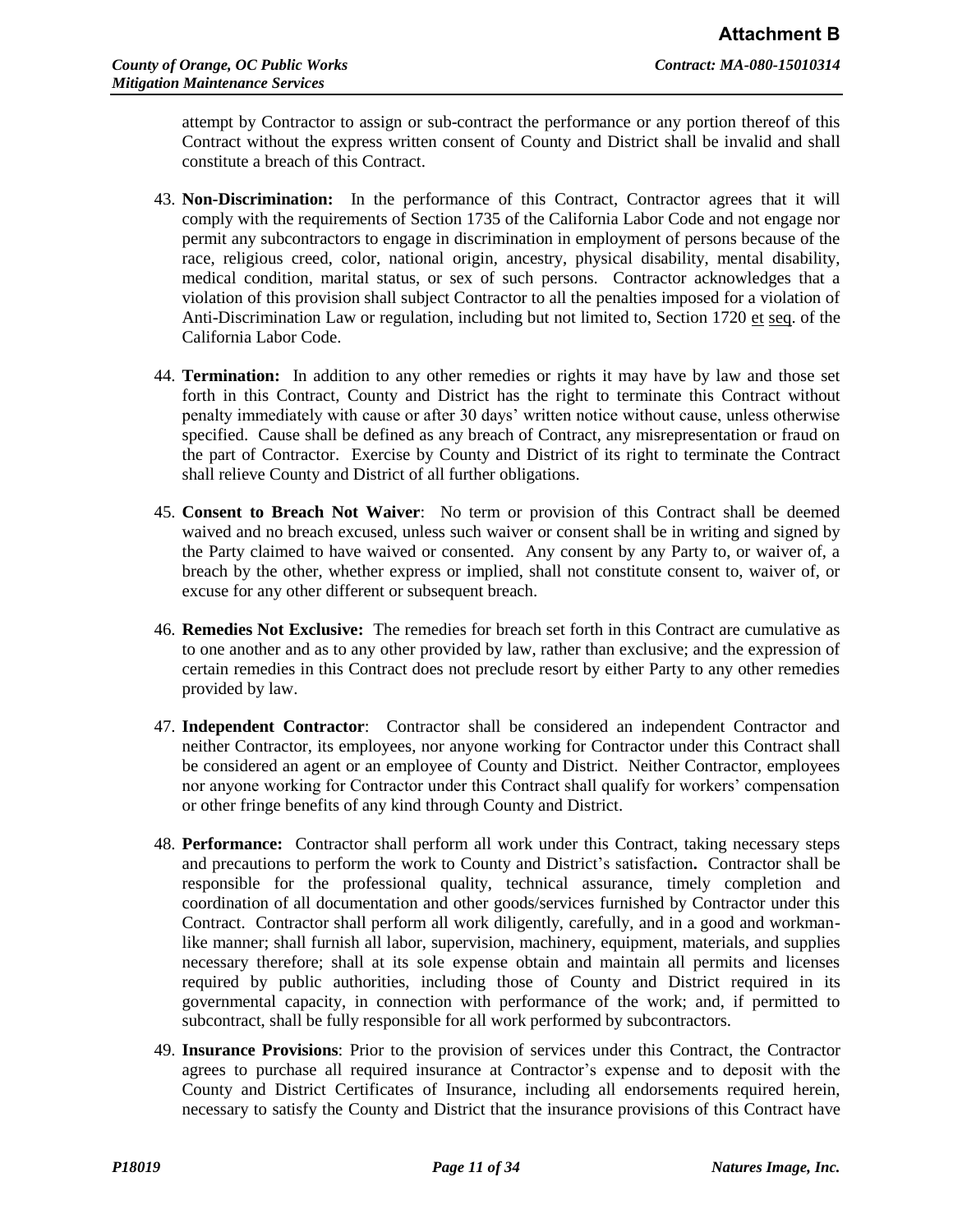been complied with and to keep such insurance coverage and the certificates therefore on deposit with the County and District during the entire term of this Contract. In addition, all subcontractors performing work on behalf of Contractor pursuant to this Contract shall obtain insurance subject to the same terms and conditions as set forth herein for Contractor.

All self-insured retentions (SIRs) and deductibles shall be clearly stated on the Certificate of Insurance. If no SIRs or deductibles apply, indicate this on the Certificate of Insurance with a 0 by the appropriate line of coverage. Any self-insured retention (SIR) or deductible in an amount in excess of \$25,000 (\$5,000 for automobile liability), shall specifically be approved by the County and District Executive Office (CEO)/Office of Risk Management.

If the Contractor fails to maintain insurance acceptable to the County and District for the full term of this Contract, the County and District may terminate this Contract.

# **Qualified Insurer**

The policy or policies of insurance must be issued by an insurer licensed to do business in the state of California (California Admitted Carrier) or have a minimum rating be A- (Secure A.M. Best's Rating) and VIII (Financial Size Category as determined by the most current edition of the **Best's Key Rating Guide/Property-Casualty/United States or ambest.com**.

If the insurance carrier is not a non-admitted carrier in the state of California and does not have an A.M. Best rating of A-/VIII, the County and District CEO/Office of Risk Management retains the right to approve or reject a carrier after a review of the company's performance and financial ratings.

The policy or policies of insurance maintained by the Contractor shall provide the minimum limits and coverage as set forth below:

| Coverage                                                                           | <b>Minimum Limits</b>                                |
|------------------------------------------------------------------------------------|------------------------------------------------------|
| <b>Commercial General Liability</b>                                                | $$1,000,000$ per occurrence<br>\$2,000,000 aggregate |
| Automobile Liability including coverage for<br>owned, non-owned and hired vehicles | \$1,000,000 per occurrence                           |
| Workers' Compensation                                                              | Statutory                                            |
| Employer's Liability                                                               | $$1,000,000$ per occurrence                          |

#### **Required Coverage Forms**

The Commercial General Liability coverage shall be written on Insurance Services Office (ISO) form CG 00 01, or a substitute form providing liability coverage at least as broad.

The Business Auto Liability coverage shall be written on ISO form CA 00 01, CA 00 05, CA 0012, CA 00 20, or a substitute form providing coverage at least as broad.

#### **Required Endorsements**

The Commercial General Liability policy shall contain the following endorsements, which shall accompany the Certificate of insurance: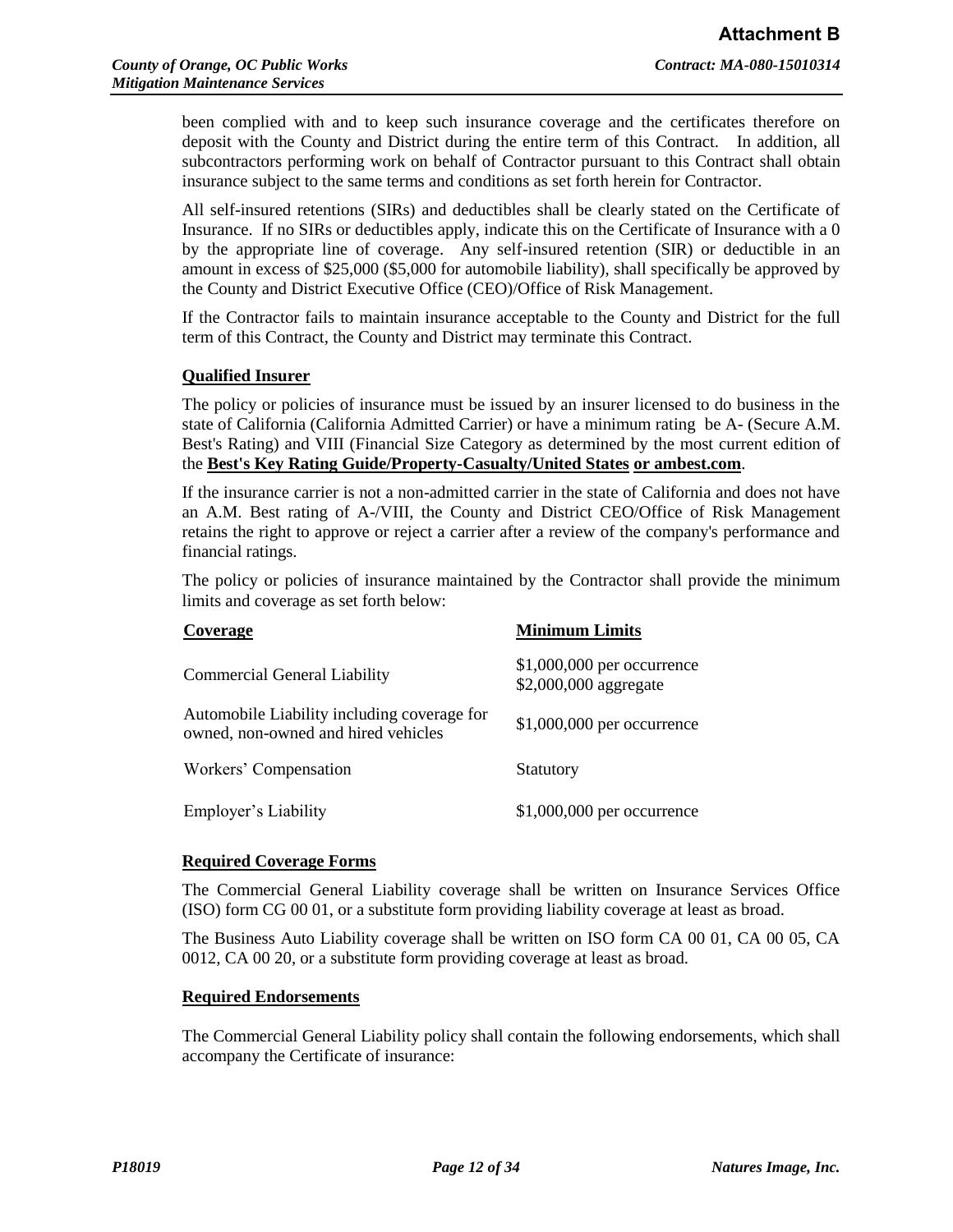- 1) An Additional Insured endorsement using ISO form CG 2010 or CG 2033 or a form at least as broad naming County and District of Orange, its elected and appointed officials, officers, employees, agents as Additional Insureds.
- 2) A primary non-contributing endorsement evidencing that Contractor's insurance is primary and any insurance or self-insurance maintained by County and District of Orange shall be excess and non-contributing.

All insurance policies required by this Contract shall waive all rights of subrogation against the County and District of Orange and members of the Board of Supervisors, its elected and appointed officials, officers, agents and employees when acting within the scope of their appointment or employment.

The Workers' Compensation policy shall contain a waiver of subrogation endorsement waiving all rights of subrogation against the County and District of Orange, and members of the Board of Supervisors, its elected and appointed officials, officers, agents and employees.

All insurance policies required by this Contract shall give the County and District of Orange 30 days notice in the event of cancellation and 10 days for non-payment of premium. This shall be evidenced by policy provisions or an endorsement separate from the Certificate of Insurance.

The Commercial General Liability policy shall contain a severability of interests clause also known as a "separation of insureds" clause (standard in the ISO CG 0001 policy).

Insurance certificates should be forwarded to the agency/department address listed on the solicitation.

If the Contractor fails to provide the insurance certificates and endorsements within seven days of notification by CEO/Purchasing or the agency/department purchasing division, award may be made to the next qualified vendor.

County and District expressly retains the right to require Contractor to increase or decrease insurance of any of the above insurance types throughout the term of this Contract. Any increase or decrease in insurance will be as deemed by County and District of Orange Risk Manager as appropriate to adequately protect County and District.

County and District shall notify Contractor in writing of changes in the insurance requirements. If Contractor does not deposit copies of acceptable certificates of insurance and endorsements with County and District incorporating such changes within thirty days of receipt of such notice, this Contract may be in breach without further notice to Contractor, and County and District shall be entitled to all legal remedies.

The procuring of such required policy or policies of insurance shall not be construed to limit Contractor's liability hereunder nor to fulfill the indemnification provisions and requirements of this Contract, nor act in any way to reduce the policy coverage and limits available from the insurer.

- 50. **Bills and Liens:** Contractor shall pay promptly all indebtedness for labor, materials and equipment used in performance of the work. Contractor shall not permit any lien or charge to attach to the work or the premises, but if any does so attach, Contractor shall promptly procure its release and, in accordance with the requirements of Article 67, indemnify, defend, and hold County and District harmless and be responsible for payment of all costs, damages, penalties and expenses related to or arising from or related thereto.
- 51. **Changes:** Contractor shall make no changes in the work or perform any additional work without County and District's specific written approval.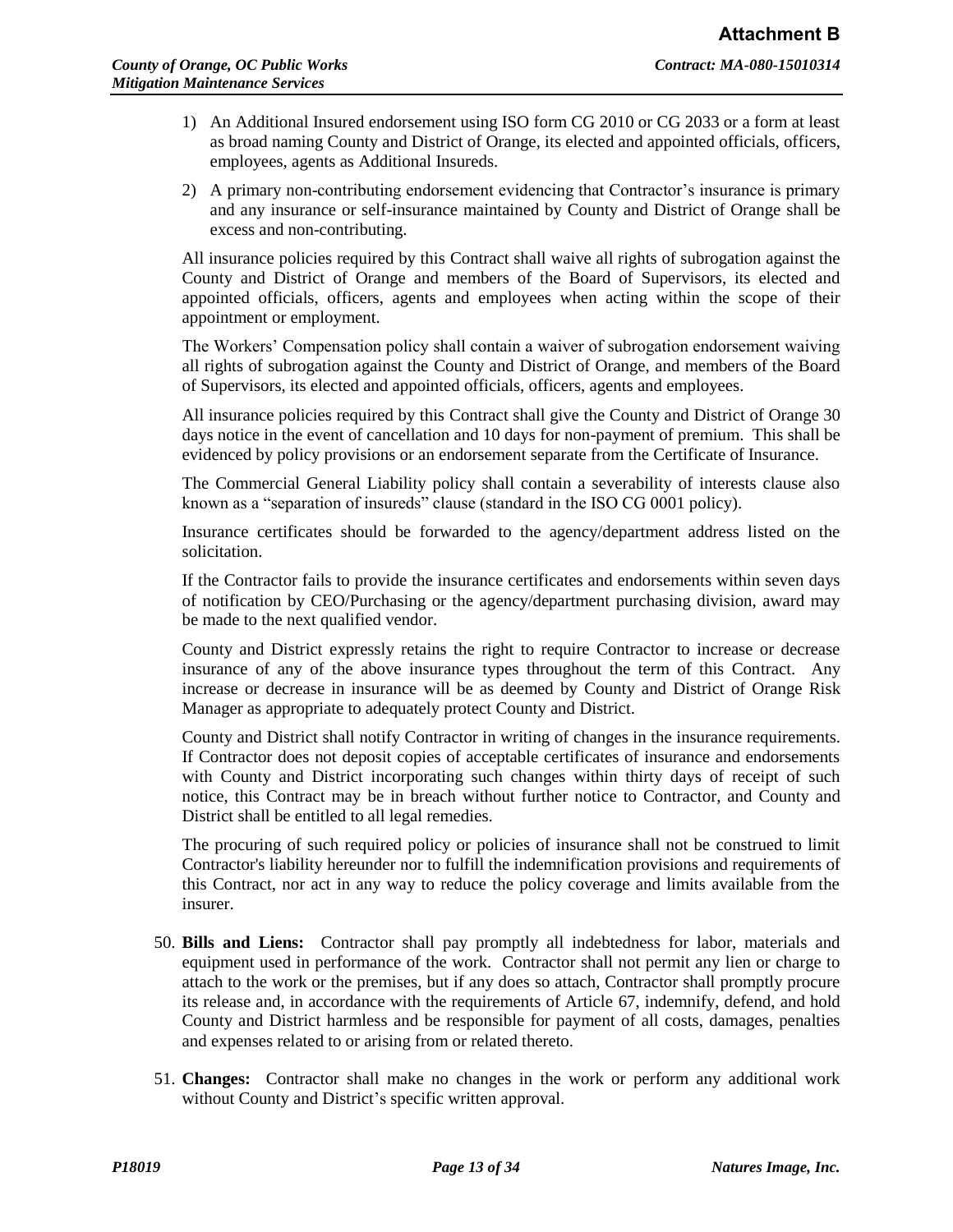- 52. **Change of Ownership:** Contractor agrees that if there is a change or transfer in ownership of Contractor's business prior to completion of this Contract, the new owners shall be required under terms of sale or other transfer to assume Contractor's duties and obligations contained in this Contract and complete them to the satisfaction of County and District..
- 53. **Force Majeure**: Contractor shall not be assessed with liquidated damages or unsatisfactory performance penalties during any delay beyond the time named for the performance of this Contract caused by any act of God, war, civil disorder, employment strike or other cause beyond its reasonable control, provided Contractor gives written notice of the cause of the delay to County and District within 36 hours of the start of the delay and Contractor avails himself of any available remedies.
- 54. **Confidentiality**: Contractor agrees to maintain the confidentiality of all County and District and County and District and County and District-related records and information pursuant to all statutory laws relating to privacy and confidentiality that currently exist or exist at any time during the term of this Contract. All such records and information shall be considered confidential and kept confidential by Contractor and Contractor's staff, agents and employees.
- 55. **Compliance with Laws**: Contractor represents and warrants that services to be provided under this Contract shall fully comply, at Contractor's expense, with all standards, laws, statutes, restrictions, ordinances, requirements, and regulations (collectively "laws"), including, but not limited to those issued by County and District in its governmental capacity and all other laws applicable to the services at the time services are provided to and accepted by County and District. Contractor acknowledges that County and District is relying on Contractor to ensure such compliance, and pursuant to the requirements of Article 67, Contractor agrees that it shall defend, indemnify and hold County and District and County and District Indemnitees harmless from all liability, damages, costs and expenses arising from or related to a violation of such laws.
- 56. **Freight (F.O.B. Destination)**: Contractor assumes full responsibility for all transportation, transportation scheduling, packing, handling, insurance, and other services associated with delivery of all products deemed necessary under this Contract.
- 57. **Pricing**: The Contract price, as more fully set forth in Attachment B, shall include full compensation for providing all required goods in accordance with required specifications, or services as specified herein or when applicable, in Contractors Pricing attached to this Contract, and no additional compensation will be allowed therefore, unless otherwise provided for in this Contract.
- 58. **Waiver of Jury Trial**: Each Party acknowledges that it is aware of and has had the opportunity to seek advice of counsel of its choice with respect to its rights to trial by jury, and each Party, for itself and its successors, creditors, and assigns, does hereby expressly and knowingly waive and release all such rights to trial by jury in any action, proceeding or counterclaim brought by any Party hereto against the other (and/or against its officers, directors, employees, agents, or subsidiary or affiliated entities) on or with regard to any matters whatsoever arising out of or in any way connected with this Contract and /or any other claim of injury or damage.
- 59. **Terms and Conditions**: Contractor acknowledges that it has read and agrees to all terms and conditions included in this Contract.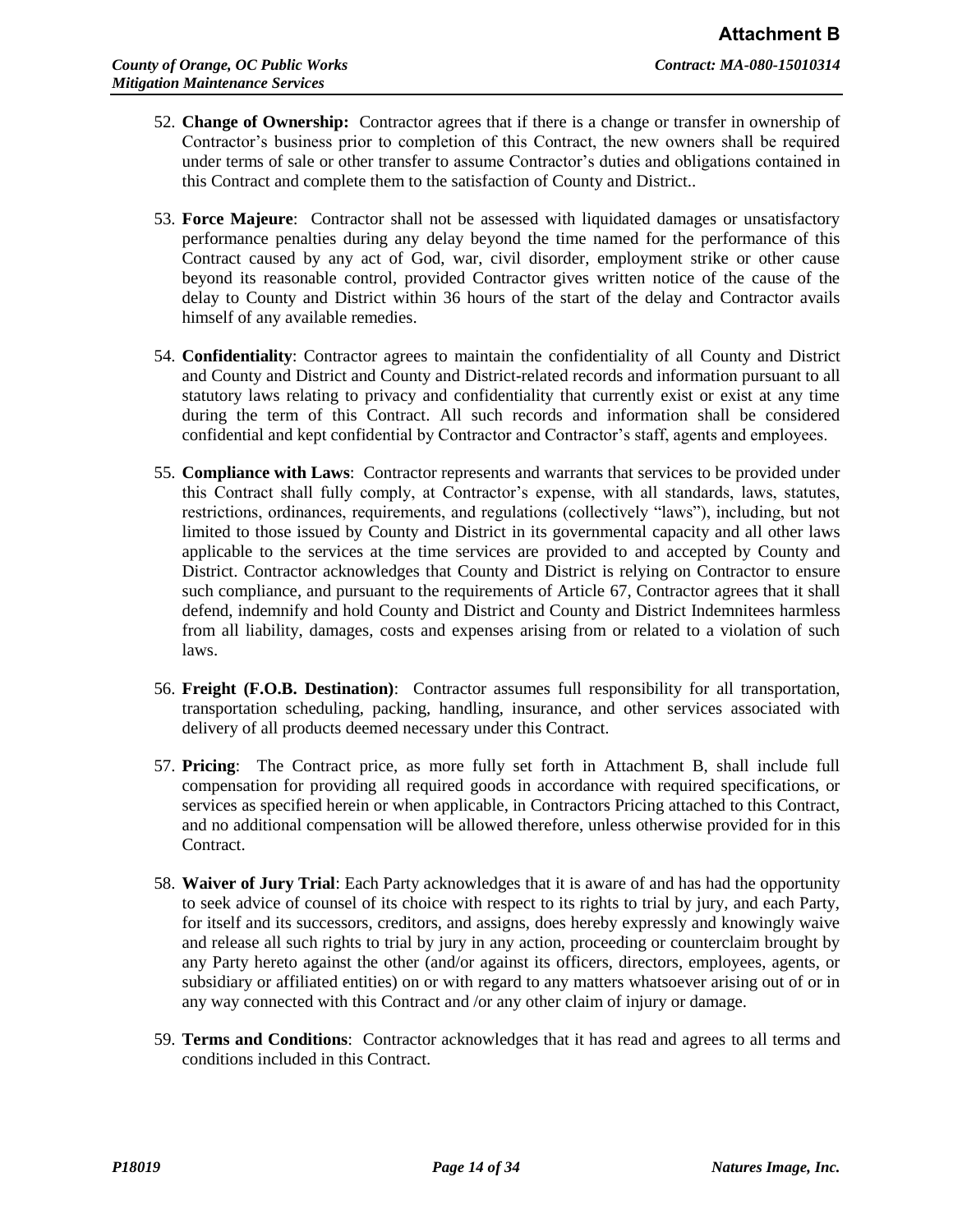- 60. **Headings:** The various headings and numbers herein, the grouping of provisions of this Contract into separate clauses and paragraphs, and the organization hereof are for the purpose of convenience only and shall not limit or otherwise affect the meaning hereof.
- 61. **Severability:** If any term, covenant, condition or provision of this Contract is held by a court of competent jurisdiction to be invalid, void or unenforceable, the remainder of the provisions hereof shall remain in full force and effect and shall in no way be affected, impaired or invalidated thereby.
- 62. **Calendar Days:** Any reference to the word "day" or "days" herein shall mean calendar day or calendar days, respectively, unless otherwise expressly provided.
- 63. **Attorneys Fees:** In any action or proceeding to enforce or interpret any provision of this Contract, or where any provision hereof is validly asserted as a defense, each Party shall bear its own attorney's fees, costs and expenses.
- 64. **Interpretation:** This Contract has been negotiated at arm's length and between persons sophisticated and knowledgeable in the matters dealt with in this Contract. In addition, each Party has been represented by experienced and knowledgeable independent legal counsel of their own choosing, or has knowingly declined to seek such counsel despite being encouraged and given the opportunity to do so. Each Party further acknowledges that they have not been influenced to any extent whatsoever in executing this Contract by any other Party hereto or by any person representing them, or both. Accordingly, any rule of law (including California Civil Code Section 1654) or legal decision that would require interpretation of any ambiguities in this Contract against the Party that has drafted it is not applicable and is waived. The provisions of this Contract shall be interpreted in a reasonable manner to effect the purpose of the Parties and this Contract.
- 65. **Authority:** The Parties to this Contract represent and warrant that this Contract has been duly authorized and executed and constitutes the legally binding obligation of their respective organization or entity, enforceable in accordance with its terms.
- 66. **Employee Eligibility Verification:** Contractor warrants that it fully complies with all Federal and State statutes and regulations regarding the employment of aliens and others and that all its employees performing work under this Contract meet the citizenship or alien status requirement set forth in Federal statutes and regulations. Contractor shall obtain, from all employees performing work hereunder, all verification and other documentation of employment eligibility status required by Federal or State statutes and regulations including, but not limited to, the Immigration Reform and Control Act of 1986, 8 U.S.C. §1324 et seq., as they currently exist and as they may be hereafter amended. Contractor shall retain all such documentation for all covered employees for the period prescribed by the law. Contractor shall indemnify, defend with counsel approved in writing by County and District, and hold harmless, County and District, its agents, officers, and employees from employer sanctions and any other liability which may be assessed against Contractor or County and District or both in connection with any alleged violation of any Federal or State statutes or regulations pertaining to the eligibility for employment of any persons performing work under this Contract.
- 67. **Indemnification:** Contractor agrees to indemnify, defend with counsel approved in writing by County and District, and hold County and District, its elected and appointed officials, officers, employees, agents and those special districts and agencies which County and District's Board of Supervisors acts as the governing Board ("County and District Indemnitees") harmless from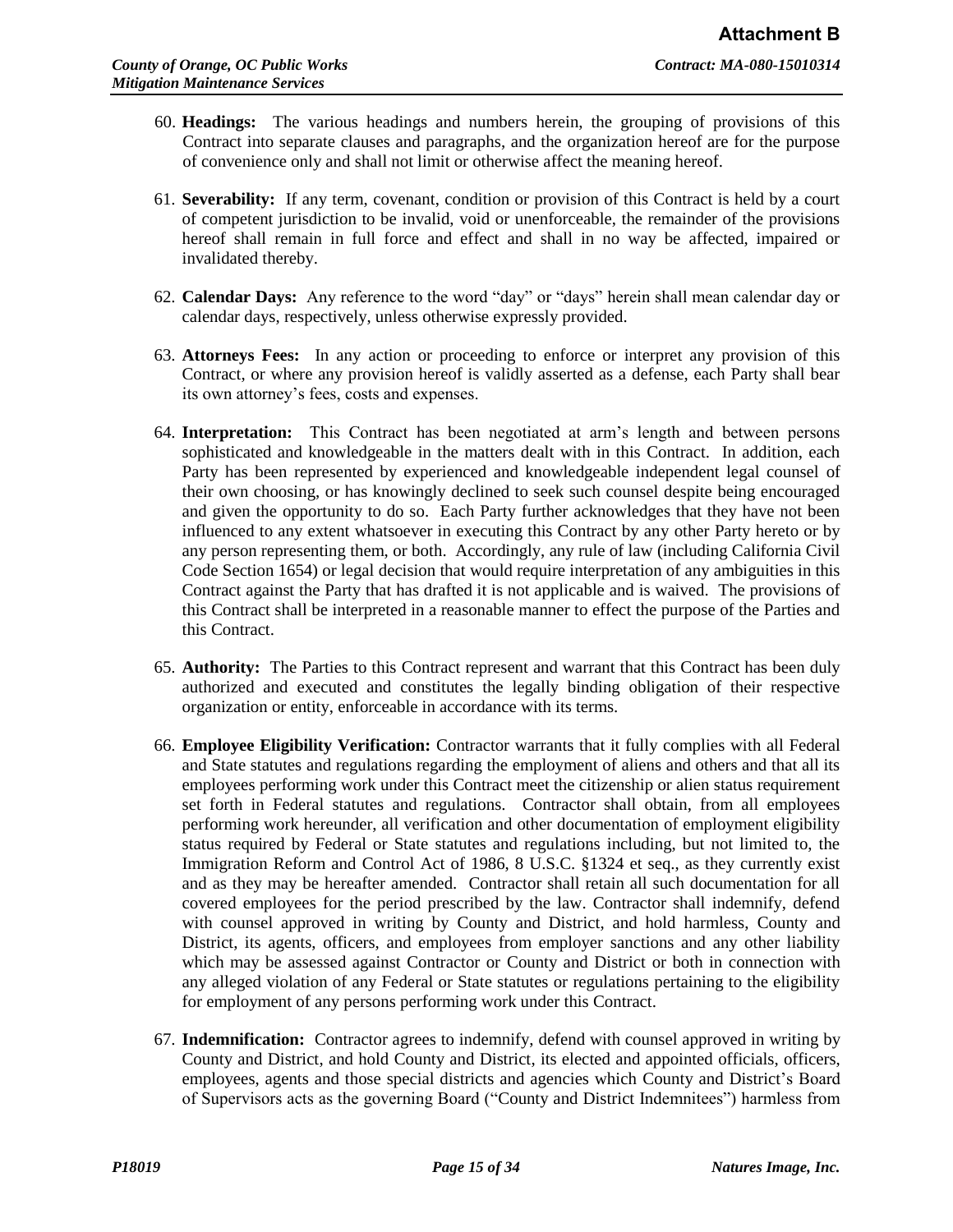any claims, demands or liability of any kind or nature, including but not limited to personal injury or property damage, arising from or related to the services, products or other performance provided by Contractor pursuant to this Contract. If judgment is entered against Contractor and County and District by a court of competent jurisdiction because of the concurrent active negligence of County and District or County and District Indemnitees, Contractor and County and District agree that liability will be apportioned as determined by the court. Neither party shall request a jury apportionment.

68. **Audits/Inspections:** Contractor agrees to permit the County and District's Auditor-Controller or the Auditor-Controller's authorized representative (including auditors from a private auditing firm hired by the County and District) access during normal working hours to all books, accounts, records, reports, files, financial records, supporting documentation, including payroll and accounts payable/receivable records, and other papers or property of Contractor for the purpose of auditing or inspecting any aspect of performance under this Contract. The inspection and/or audit will be confined to those matters connected with the performance of the Contract including, but not limited to, the costs of administering the Contract. The County and District will provide reasonable notice of such an audit or inspection. The County and District reserves the right to audit and verify the Contractor's records before final payment is made.

Contractor agrees to maintain such records for possible audit for a minimum of three years after final payment, unless a longer period of records retention is stipulated under this contract or by law. Contractor agrees to allow interviews of any employees or others who might reasonably have information related to such records. Further, Contractor agrees to include a similar right to the County and District to audit records and interview staff of any subcontractor related to performance of this contract.

Should the contractor cease to exist as a legal entity, the contractor's records pertaining to this agreement shall be forwarded to the surviving entity in a merger or acquisition or, in the event of liquidation, to the County and District's Inspector/Project Manager.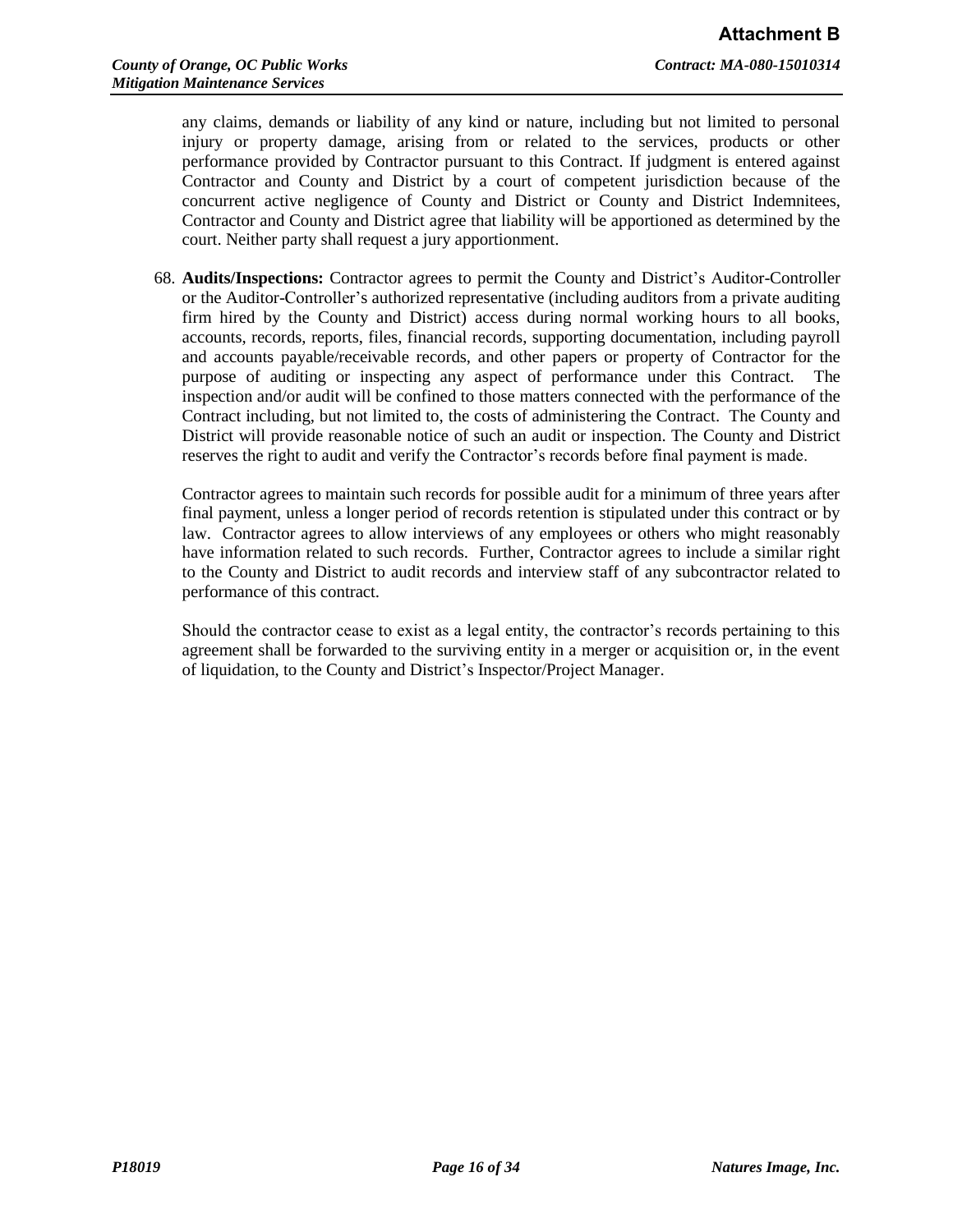IN WITNESS WHEREOF, the Parties hereto have executed this Contract on the date following their respective signatures.

### *NATURES IMAGE, INC.***\***

a State of California corporation

| By:                                                                                                                                                                                                                                                           | By:   |                                                                                                                                                                                                                                                                                                                                                                                                               |
|---------------------------------------------------------------------------------------------------------------------------------------------------------------------------------------------------------------------------------------------------------------|-------|---------------------------------------------------------------------------------------------------------------------------------------------------------------------------------------------------------------------------------------------------------------------------------------------------------------------------------------------------------------------------------------------------------------|
| Print<br>Name:                                                                                                                                                                                                                                                | Print | Name: $\frac{1}{\sqrt{1-\frac{1}{2}}\sqrt{1-\frac{1}{2}}\sqrt{1-\frac{1}{2}}\sqrt{1-\frac{1}{2}}\sqrt{1-\frac{1}{2}}\sqrt{1-\frac{1}{2}}\sqrt{1-\frac{1}{2}}\sqrt{1-\frac{1}{2}}\sqrt{1-\frac{1}{2}}\sqrt{1-\frac{1}{2}}\sqrt{1-\frac{1}{2}}\sqrt{1-\frac{1}{2}}\sqrt{1-\frac{1}{2}}\sqrt{1-\frac{1}{2}}\sqrt{1-\frac{1}{2}}\sqrt{1-\frac{1}{2}}\sqrt{1-\frac{1}{2}}\sqrt{1-\frac{1}{2}}\sqrt{1-\frac{1}{2}}$ |
| Title<br>Corporate Officer                                                                                                                                                                                                                                    | Title | Corporate Officer                                                                                                                                                                                                                                                                                                                                                                                             |
| Date                                                                                                                                                                                                                                                          | Date  |                                                                                                                                                                                                                                                                                                                                                                                                               |
| <b>COUNTY AND DISTRICT OF ORANGE</b><br>a political subdivision of the State of California                                                                                                                                                                    |       |                                                                                                                                                                                                                                                                                                                                                                                                               |
| By:<br><u> 1989 - Johann Barbara, martin amerikan basal dan basal dan basal dan basal dan basal dan basal dan basal dan</u>                                                                                                                                   |       |                                                                                                                                                                                                                                                                                                                                                                                                               |
| Print<br>Name:<br><u> Alexandria de la contrada de la contrada de la contrada de la contrada de la contrada de la contrada de la c</u>                                                                                                                        |       |                                                                                                                                                                                                                                                                                                                                                                                                               |
| Title<br>Deputy Purchasing Agent                                                                                                                                                                                                                              |       |                                                                                                                                                                                                                                                                                                                                                                                                               |
| Date                                                                                                                                                                                                                                                          |       |                                                                                                                                                                                                                                                                                                                                                                                                               |
| <b>APPROVED AS TO FORM</b>                                                                                                                                                                                                                                    |       |                                                                                                                                                                                                                                                                                                                                                                                                               |
| <b>County and District Counsel</b>                                                                                                                                                                                                                            |       |                                                                                                                                                                                                                                                                                                                                                                                                               |
| By:<br>Deputy<br>Date<br><u>and the state of the state of the state of the state of the state of the state of the state of the state of the state of the state of the state of the state of the state of the state of the state of the state of the state</u> |       |                                                                                                                                                                                                                                                                                                                                                                                                               |
|                                                                                                                                                                                                                                                               |       |                                                                                                                                                                                                                                                                                                                                                                                                               |

\* If the contracting party is a corporation, (2) two signatures are required: one (1) signature by the Chairman of the Board, the President or any Vice President; and one (1) signature by the Secretary, any Assistant Secretary, the Chief Financial Officer or any Assistant Treasurer. The signature of one person alone is sufficient to bind a corporation, as long as he or she holds corporate offices in each of the two categories described above. For County and District purposes, proof of such dual office holding will be satisfied by having the individual sign the instrument twice, each time indicating his or her office that qualifies under the above described provision. In the alternative, a single corporate signature is acceptable when accompanied by a corporate resolution demonstrating the legal authority of the signator to bind the corporation.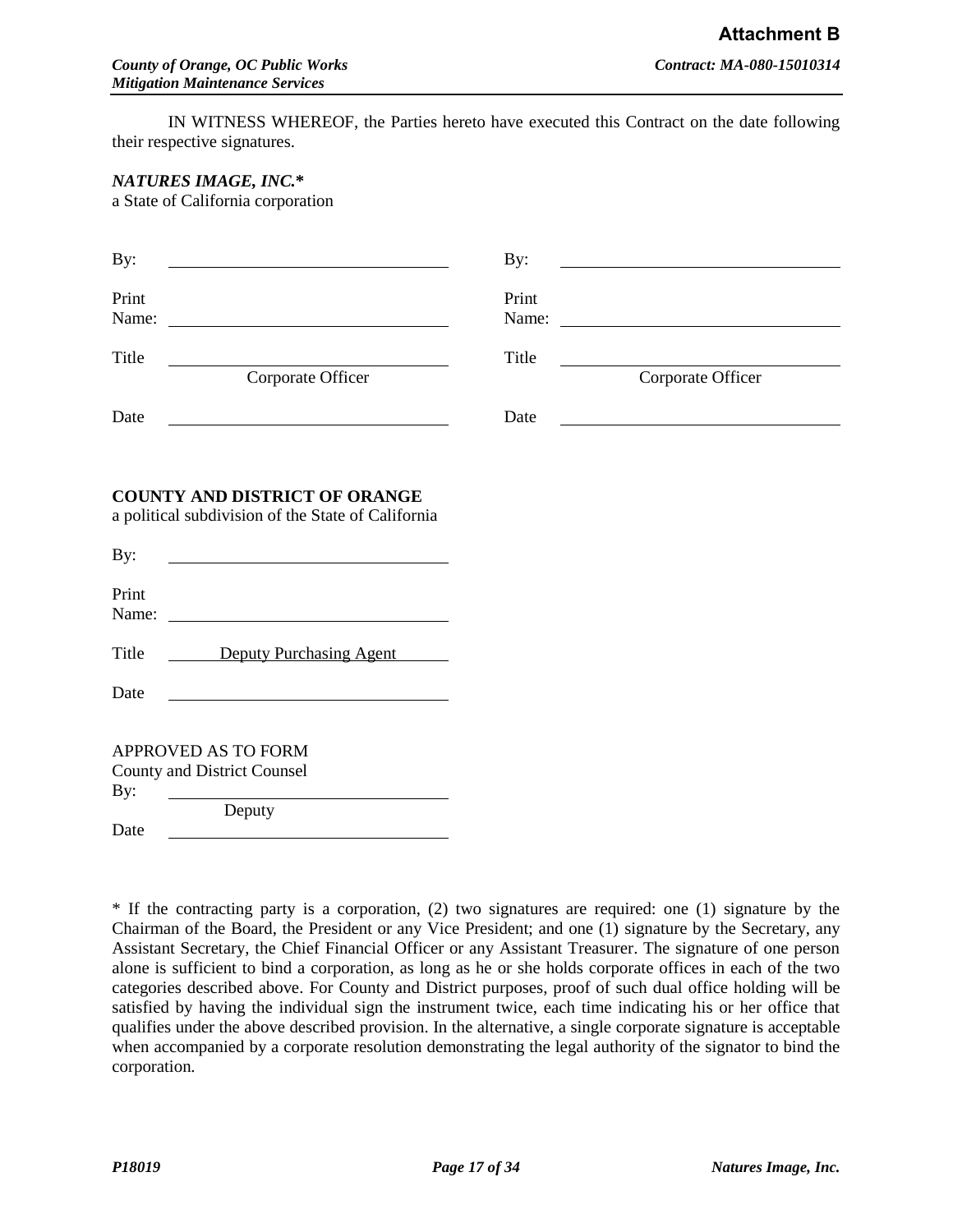### **ATTACHMENT A SCOPE OF WORK**

- I. **SCOPE OF WORK:** Contractor shall furnish all staffing, labor, equipment, materials and incidentals required for Mitigation Maintenance Services. Services shall be provided on an as-needed basis as required by County and District.
- II. **DESCRIPTION OF WORK:** This Contract is for Mitigation Maintenance Services at various County and District locations as required by County and District.
	- A. Location of Work: Work locations for this Contract shall be flood control facilities and assigned mitigation sites of various sizes and locations throughout Orange County. This Contract does not include work on any City or County and District roadways, or private streets, with the County and District.
	- B. Flood control facilities and mitigation sites' Mitigation Maintenance Services consists of those items of work necessary to maintain the overall integrity of designated mitigation sites per Habitat Mitigation and Monitoring Plan (HMMP) and as deemed necessary by County and District Inspector/Project Manager.

# III. **CONTRACTOR REQUIREMENTS:**

- A. Contractor shall hold an active Class A License issued by the California State Contractors License Board.
- B. Contractor will maintain accurate records showing names of employees, California Department of Pesticides Regulation (CA DPR) license number for licensed Pest Control Advisor (PCA) and Qualified Applicator Certificate (QAC)/Qualified Applicator License (QAL) where applies, classification, actual hours worked, wages paid and benefits paid to each employee and certified payroll. All PCA recommendations for herbicide use will be made available to County and District Inspector/Project Manager prior to the application of herbicides. This record will be subject to inspection of County and District and State Division of Labor Law Enforcement in accordance with provisions of the State Labor Code 1776.
- C. Contractor agrees to permit County and District's Auditor-Controller or Director, OC Public Works, or their authorized representative, access during normal working hours to all books, accounts, records, reports files and other papers of property of Contractor for purpose of auditing any aspects of performance under Contract.
- D. Conduct: Contractor personnel providing services under this Contract shall not be incompetent, disorderly, under the influence of alcohol or drugs, or fail or refuse to perform the work properly and at a level acceptable to the County and District expressly retains the right to request any specific Contract personnel be precluded from providing services to County and District under this Contract. County and District is not required to provide any reason for requested removal of specified Contract personnel. Contractor shall effectuate removal of the requested Contractor personnel within three (3) business days.
- E. Supervision: Contractor shall provide a supervisor or foreman who shall be present at all times during Contract operations, and who shall be responsible for both conduct and workmanship. Said supervisor or foreman shall be able to communicate effectively in both written and oral English.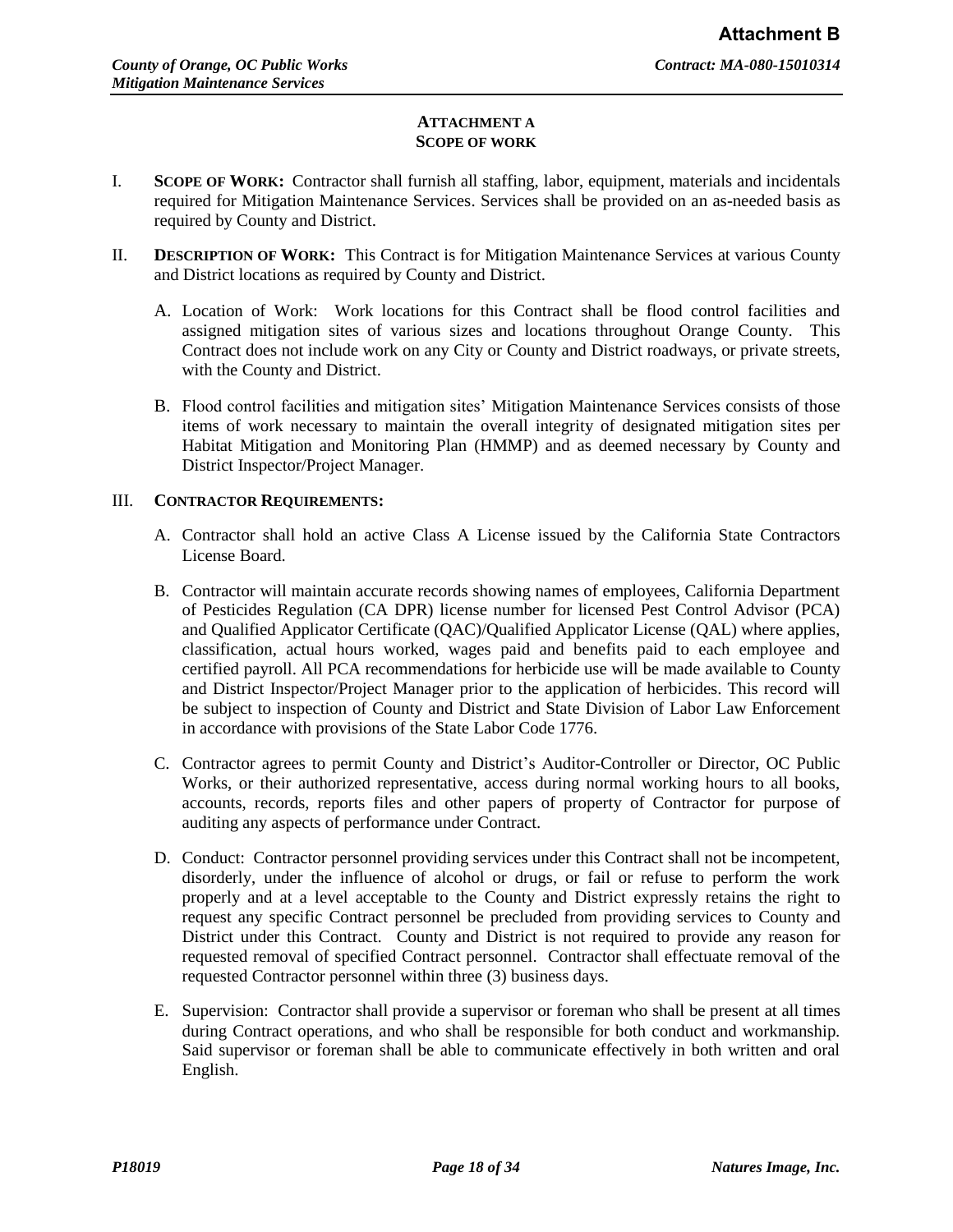### IV. **CONTRACTOR PERFORMANCE REQUIREMENTS:**

- A. Worksite Limits: All operations shall be restricted to Orange County and District Flood Control District (OCFCD) channel right-of-way. Contractor shall not enter upon any adjacent property for the purpose of conducting any operations required under this Contract unless Contractor has obtained permission from County and District's Inspector/Project Manager and written permission from affected property owner.
- B. Equipment and Tools: Contractor shall furnish all hand tools, power equipment and safety equipment necessary to accomplish specified work.
	- 1. Contractor shall provide portable water readily available at all times for each crew.
	- 2. Contractor shall conform to all Air Quality Management District (AQMD) regulations, which may apply to the types of equipment utilized under this Contract.
	- 3. Hand tools shall include, but not be limited to, gas powered weed eaters, chain saws, loppers, pole pruners, hand saws, whip hoes, shovels, hoes, rakes, trash cans and/or tarps and other tools and equipment as required for the removal of weeds, debris, minor silt, and vegetative growth.
	- 4. All equipment shall be fueled and maintained outside of County and District right-of-ways.
- C. Required Hauling Equipment: Contractor shall provide proper hauling equipment such as suitable flatbed hydraulic dump trucks with high sides, chipper trucks, and/or trash compactor trucks throughout the Contract operations.
	- 1. All equipment shall be kept in good repair and conform to all State and local laws.
	- 2. All trucks shall be equipped with rear flashing lights.
	- 3. All Contractor personnel operating haul equipment for County and District purposes must have a valid California Driver's License issued by the California Department of Motor Vehicles (DMV).
	- 4. Contractor is responsible for ensuring that all proper DMV requirements such as medical certificate, proper endorsements, etc. are current and shall provide a copy this information to County and District's Inspector/Project Manager upon request.
	- 5. No equipment shall be operated in pond or flowing water at any time.
	- 6. All equipment shall be fueled and maintained outside of County and District right-of-ways
- D. Travel Time: No Portal to Portal charges shall be allowed. All costs for travel time between flood control channels and/or to and from refuse disposal sites shall be considered as included in various items of work involved and no additional compensation shall be allowed therefore.
- E. Disposal Fees: All costs for refuse disposal shall be considered as included in various items of work involved and no additional compensation will be allowed therefore. Contractor shall be responsible for all dump/disposal fees in all unit prices quoted.
- F. Working Hours: Contractor shall conduct all operations between 7 a.m. and 4 p.m., Monday through Friday. If Contractor desires to work hours or days other than as provided, it may file a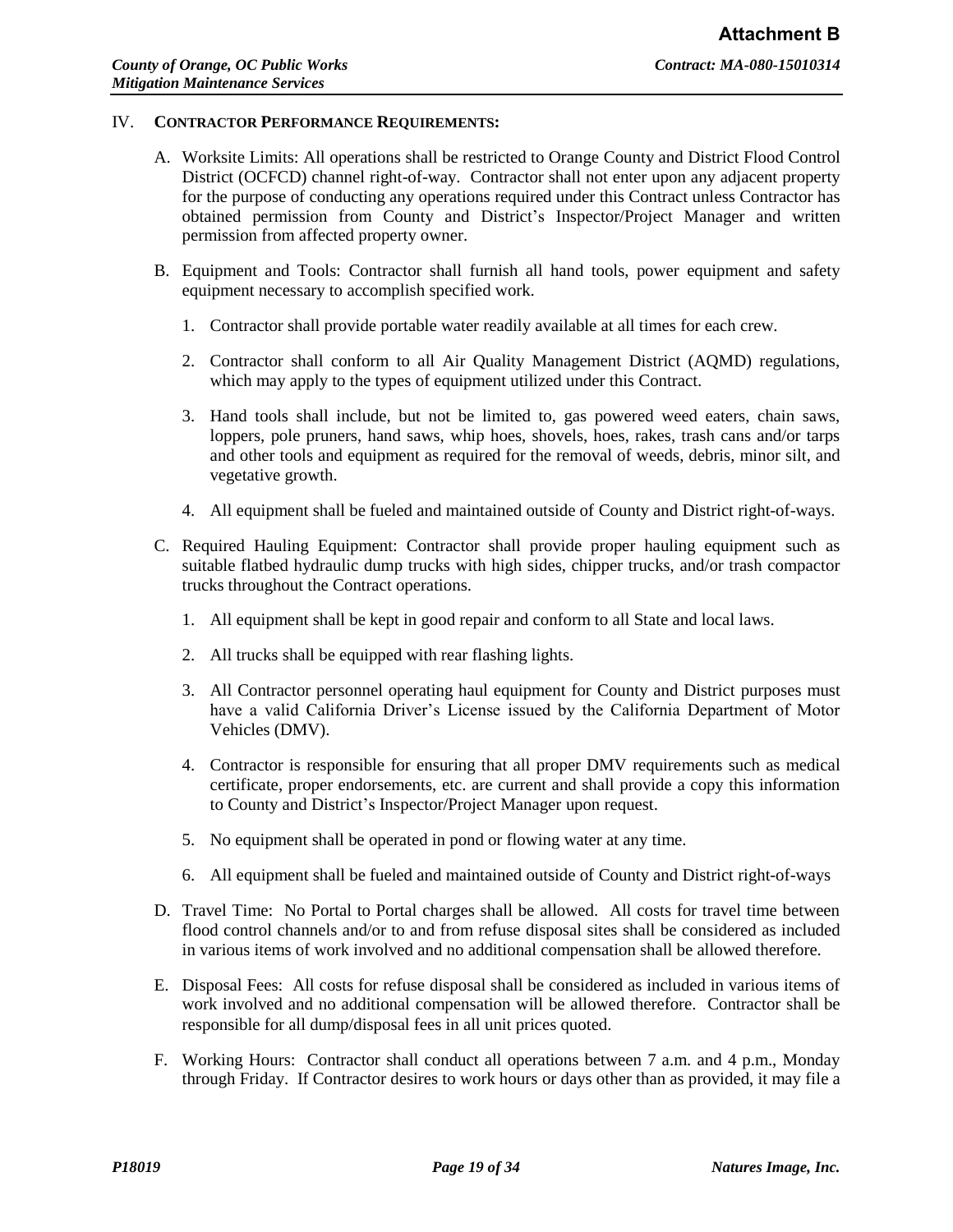written request, subject to approval by County and District's Inspector/Project Manager, stating their intended operations, hours and dates, and a reason for schedule change.

- G. Sound Control: Contractor shall comply with all County and District and local sound control and noise level rules, regulations, and ordinance, which apply to any work performed pursuant to the Contract, and will make every effort to control any undue noise resulting from its operation.
- H. Dust Control: Contractor shall perform his operations in such a manner as to limit dust.
	- 1. Contractor will not create dust in such a quantity as to violate the AQMD regulations.
	- 2. Contractor is responsible for sweeping adjacent sidewalks and roadways of any dirt and debris left behind from their equipment entering and exiting OCFD channels. This should include the use of a street sweeper if necessary to completely remove any debris on the roadways.
- I. Debris Removal: All trash and debris generated from each work will be removed from work area by the end of each working day.
	- 1. At other times during the progress of work, when required, Contractor shall remove all surplus materials, rubbish, and debris resulting from the work.
	- 2. Work area will be left in a neat, clean and acceptable condition as approved by County and District's Inspector/Project Manager.
	- 3. No stockpile of debris will be allowed at the site unless prior authorization is given by County and District's Inspector/Project Manager.
	- 4. Contractor shall pick up and dispose of materials at a site outside of County and District right-of-way approved for disposal of such materials.
	- 5. Any debris dropped on the public street during entrance or exit of the site will be removed immediately by Contractor.
- J. Water: Contractor shall furnish all water required for performance of this work, will make all arrangements for obtaining all water with the governing water district, and will comply with all requirements set forth by the governing water district.
- K. Utilities: Underground main distribution conduits such as water, gas, sewer, electrical power, telephone, or cable television may not be affected by the work indicated in the work packages since only surface excavation is required. Contractor shall assume that every property parcel will be served by a service connection for each type of utility and will protect all such service connection. Contractor shall contact UNDERGROUND SERVICE ALERT (USA) at (800) 422-4133 for all subsurface excavation and will contact utility companies to mark locations if necessary.
- L. Protection Maintenance of Existing Areas: Contractor shall protect all furnishings and improvements from damage by its operations. All damage shall be repaired or replaced, at the option of County and District, at Contractor's expense within three (3) days after notification of such damage by County and District's Inspector/Project Manager. Repairs and/or replacements shall be equal to original in all aspects.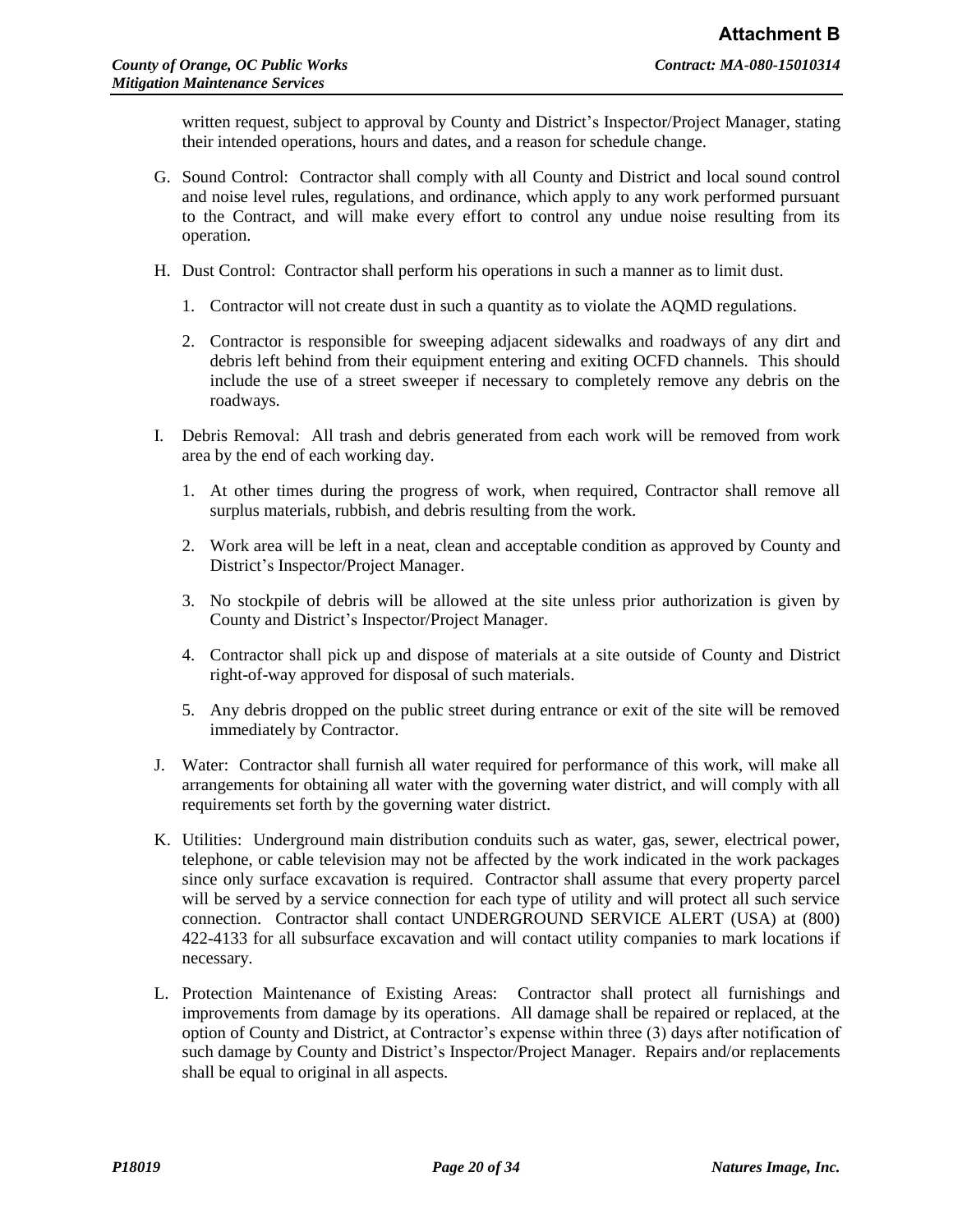- M. Safety: Contractor agrees to perform all work outlined in this Contract in such a manner as to meet all accepted standards for safe practices during operations and to maintain safe conditions or premises and ways at all times, including safely stored equipment, machines and materials. This includes compliance with local County and District, State or other legal intents and terms of the applicable Occupational Safety and Health Administration (OSHA) and CAL/OSHA Safety orders at all times so as to protect all persons, including Contractor's employees and agents, against injury or damage to property.
- N. Best Management Practices:
	- 1. Contractor shall conduct operations under this Contract so as to assure that pollutants do not enter municipal storm drain systems which systems are comprised of, but are not limited to curbs and gutters that are part of the street systems ("Stormwater Drainage System"), and to ensure that pollutants do not directly impact "Receiving Waters" (as used herein, Receiving Waters include, but are not limited to, rivers, creeks, streams, estuaries, lakes, harbors, bays and oceans).
	- 2. The Santa Ana and San Diego Regional Water Quality Control Boards have issued National Pollutant Discharge Elimination System (NPDES) permits ("Stormwater Permits") to the County and District of Orange, and to the Orange County and District Flood Control District (District) and cities within Orange County and District, as co-permittees (hereinafter collectively referred to as "County and District Parties") which regulate the discharge of urban runoff from areas within the County and District of Orange, including the Premises under this Contract. The County and District Parties have enacted water quality ordinances that prohibit conditions and activities that may result in polluted runoff being discharged into the Stormwater Drainage System. RWQCB Permits are National Pollutant Discharge Elimination System (NPDES) Permit No. 2013-0002-DWQ. Copies of the RWQCB Permits are available for review.

Work performed under this CONTRACT will conform to Permit requirements, Drainage Area Management Plan (DAMP), and Model Maintenance Procedures. CONTRACTOR will fully understand Model Maintenance Procedures applicable to activities that are being conducted under this CONTRACT prior to conducting them and maintain copies of Model Maintenance Procedures throughout CONTRACT duration. Applicable Model Maintenance Procedures are included as Exhibits C of this CONTRACT.

Evaluation of activities subject to DAMP requirements performed under this CONTRACT will be conducted to verify compliance with DAMP requirements and may be required through CONTRACTOR self-evaluation as determined by COUNTY AND DISTRICT.

Full compensation for conforming to requirements of NPDES REQUIREMENTS will be considered as included in various items of work involved and no additional compensation will be allowed therefore.

3. To assure compliance with the Stormwater Permits and water quality ordinances, the County and District Parties have developed a DAMP which includes a Local Implementation Plan (LIP) for each jurisdiction that contains Best Management Practices (BMPs) that parties using properties within Orange County and District must adhere to. As used herein, a BMP is defined as a technique, measure, or structural control that is used for a given set of conditions to manage the quantity and improve the quality of stormwater runoff in a cost effective manner. These BMPs are found within the County and District's LIP in the form of Model Maintenance Procedures and BMP Fact Sheets (the Model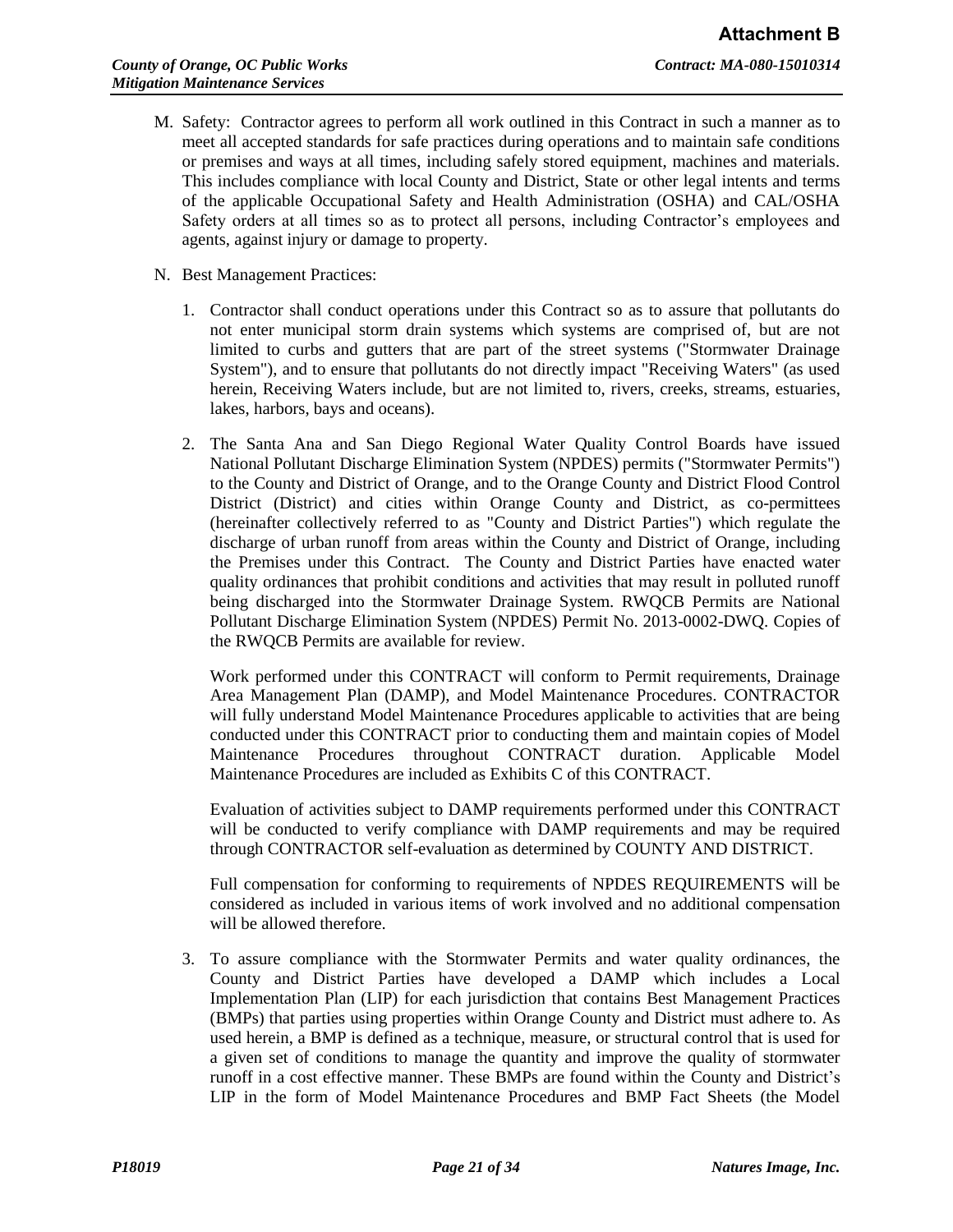Maintenance Procedures and BMP Fact Sheets contained in the DAMP/LIP shall be referred to hereinafter collectively as "BMP Fact Sheets") and contain pollution prevention and source control techniques to eliminate non-stormwater discharges and minimize the impact of pollutants on stormwater runoff.

- 4. BMP Fact Sheets shall include but not be limited to the following which may be viewed and downloaded at: <http://ocwatersheds.com/documents/bmp/industrialcommercialbusinessesactivities>
	- a) IC7 b) IC17 c) IC18 d) IC19 e) IC21
- 5. These BMP Fact Sheets may be modified during the term of the Contract; and County and District's Inspector/Project Manager shall provide Contractor with any such modified BMP Fact Sheets.
- 6. Contractor shall, throughout the term of this Contract, comply with the BMP Fact Sheets as they exist now or are modified, and shall comply with all other requirements of the Stormwater Permits, as they exist at the time this Contract commences or as the Stormwater Permits may be modified. Contractor agrees to maintain current copies of the BMP Fact Sheets on the job sites throughout the term of this Contract. The BMPs applicable to uses authorized under this Contract must be performed as described within all applicable BMP Fact Sheets.
- 7. Contractor may propose alternative BMPs that meet or exceed the pollution prevention performance of the BMP Fact Sheets. Any such alternative BMPs shall be submitted to the County and District's Inspector/Project Manager for review and approval prior to implementation.
	- a) County and District's Inspector/Project Manager may visit the job sites and/or review Contractor's records at any time to assure that activities conducted on the job sites comply with the requirements of this section. Contractor may be required to implement a self-evaluation program to demonstrate compliance with the requirements of this section.
- 8. Best management practices (BMPs) (e.g., silt fences, clean straw bales, straw wattles) will be used where necessary to effectively reduce the escape of sediments and pollutants from habitat restoration areas during the maintenance program. Remedial measures that address significant channel erosion will be developed in consultation with the resource agencies if annual monitoring results indicate that channel degradation is continuing. All BMP's used in project will be included as part of unit cost.

The deposition of debris, herbicides, fertilizers, pesticides, petroleum products, or any other pollutants within the habitat restoration areas will be avoided.

- O. Scheduling: County and District staff reviews, prioritizes and "packages" mitigation site locations.
	- 1. County and District staff reviews, prioritizes and issues all task orders for maintenance activities. When it is determined by County and District Inspector/Project Manager that an activity is required at a given habitat restoration site the County and District Inspector/Project Manager issue a work order describing work to be performed by the Contractor.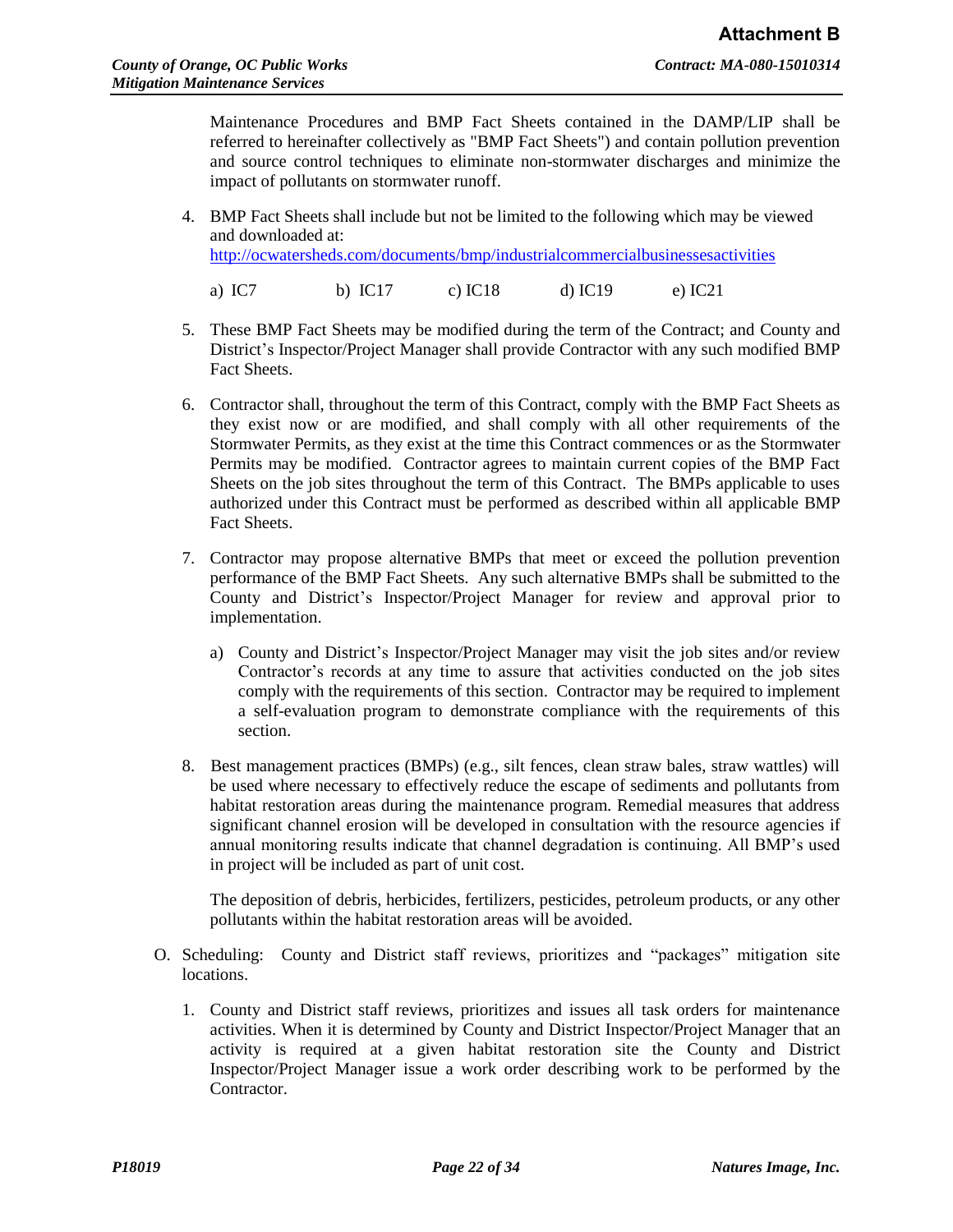- 2. Contractor shall furnish a schedule to County and District's Inspector/Project Manager within forty-eight (48) hours of receiving work package indicating the dates and locations for scheduled work.
- 3. Contract shall start working within five (5) business days upon receipt of packaged work from County and District's Inspector/Project Manager.
- P. Identification and Scheduling of Work: Work requests for Contract work are reviewed, prioritized and packaged by County and District staff.
	- 1. Upon receipt of a package, County and District's Inspector/Project Manager shall forward the work requested to Contractor by mail, fax or email.
	- 2. The packages shall include example photos, facility name, location, map page, cross streets, and estimated linear footage to be completed.
	- 3. This Contract is considered seasonal work and is normally accomplished from May to September of each Contract year, but may be utilized at any time during the Contract year.
	- 4. Contractor shall notify the County and District Inspector/Project Manager at least twentyfour (24) hours in advance of commencement of work. All work shall be diligently prosecuted to the satisfaction of the County and District Inspector/Project Manager.
- Q. Acceptance of Work: All work is to be completed within the allotted time or as determined by County and District's Inspector/Project Manager.
	- 1. Contractor shall provide County and District's Inspector/Project Manager with a list of project locations requiring final inspection within two working days of completion.
	- 2. The list may be verbal or faxed to (714) 955-0378 to County and District's Inspector/Project Manager. County and District will notify Contractor of any deficiencies within three (3) business days.
	- 3. Correction of work is required within seven (7) calendar days of receipt of the notification by County and District.
	- 4. All work at a location must be satisfactorily completed and approved by County and District prior to final approval for payment of that location.
- R. Deficient Performance: Liquidated damages shall be applied to deficient performance and/or late completion. Parties hereto agree that it is impracticable or extremely difficult to determine actual damages County and District shall sustain by reason of delay in performance. Therefore, Two Hundred Fifty Dollars (\$250.00) will be deducted and withheld from payments due or to become due to Contractor for each calendar day work is incomplete beyond the scheduled day, unless Contactor receives prior authorization for an extension of time by County and District's Inspector/Project Manager.

# V. **SPECIFICATIONS:**

A. Herbicide Application:

Apply herbicides to unwanted vegetation in compliance with all herbicide application requirements as set forth by the California Department of Pesticide Regulations (CA DPR),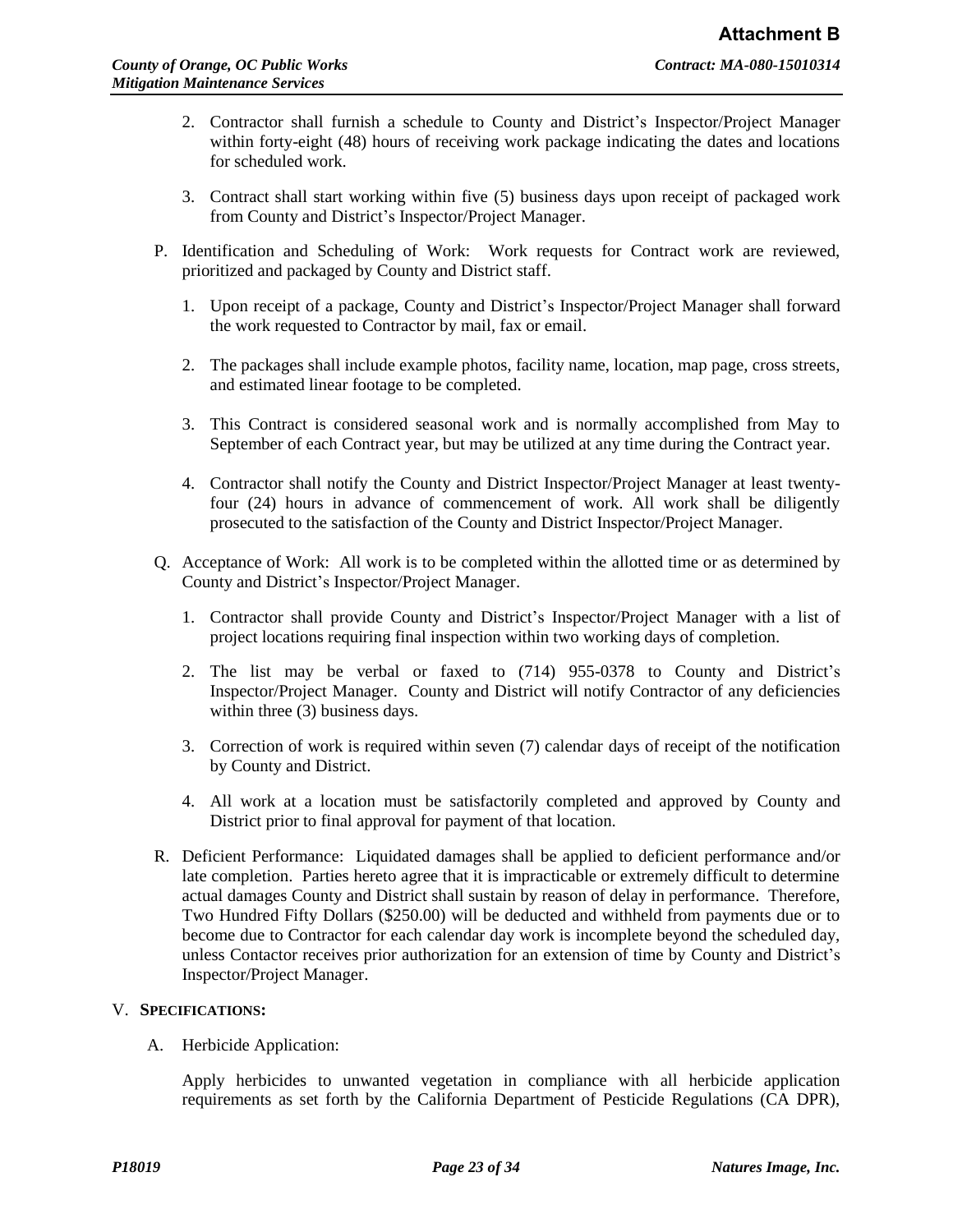County and District of Orange Agricultural Department, Federal Environmental Protective Agency (U.S. EPA), the manufacturer's instructions on the herbicide FIFRA label, the Material Safety Data Sheet, and the site specific HMMP. Herbicides will be applied by a spot spray application directly to select species' foliage or a basal bark treatment/hack and treat method. Herbicide application must be done in a way to preserve and protect native habitat. Contractor shall, throughout the length of the Contract, provide all personnel, equipment, vehicles, tools, materials, qualified supervision and other items and services necessary to perform herbicide applications.

Herbicide solutions include the following:

- 1. Aquatic Registered Glyphosate with Aquatic Adjuvant; 2-4 quarts/50 gallons of water
- 2. 2,4D with Adjuvant; Minimum 2 quarts/50 gallons of water
- 3. Aquatic Triclopyr with Adjuvant; at 1:1 ratio with water
- 4. Aquatic Diquat with Adjuvant; 1 quart/50 gallons of water

Any herbicides used will be registered for use with the state of California and U.S. Environmental Protection Agency (EPA). Contractor assumes all liability for damage and/ or injury for use of these products and equipment. County and District Inspector/Project Manager shall be notified prior to applications and advised of any danger associated with the use of these products. During avian nesting season, generally between February 15 and September 15, herbicide applications will be limited if approved by the County and District, and only conducted with a certified biologist's supervision on site. A qualified licensed PCA will be provided by the Contractor to create and sign pesticide recommendations in accordance with California State law. Each person actually performing the herbicide application or operating any spray equipment must possess, or be supervised by individuals in possession of, a current and valid QAC/QAL, issued by the CA DPR, and be able to furnish it on site during all applications.

All equipment used for herbicide application shall comply with all applicable State, Federal and Cal OSHA regulations. Primary means of vegetation control shall be a foliar application. However, if there are woody plants/ trees that need to be treated, a cut-bark treatment shall be used. Contractor will provide all water required for performance of this work, will make all arrangements for obtaining all water with the governing water district, and will comply with all requirements set forth by the governing water district.

Full compensation for the requirements of HERBICIDE APPLICATIONS shall be made on the Contract unit price per ACRE which includes labor, tools, equipment, herbicides, materials, water and all incidentals necessary and no additional payments will be allowed therefor.

B. Manual Weed Removal:

Plant species listed in the site pertinent HMMP to be removed shall be eradicated from restoration areas to reduce the amount of competition for natural resources, including water, nutrients, and sunlight. The amount of weeding required will be determined by the amount of weed seed in the soil, weather conditions, and the diligence and persistence in removing the weeds before they produce more seed, thereby reducing the weed seed bank.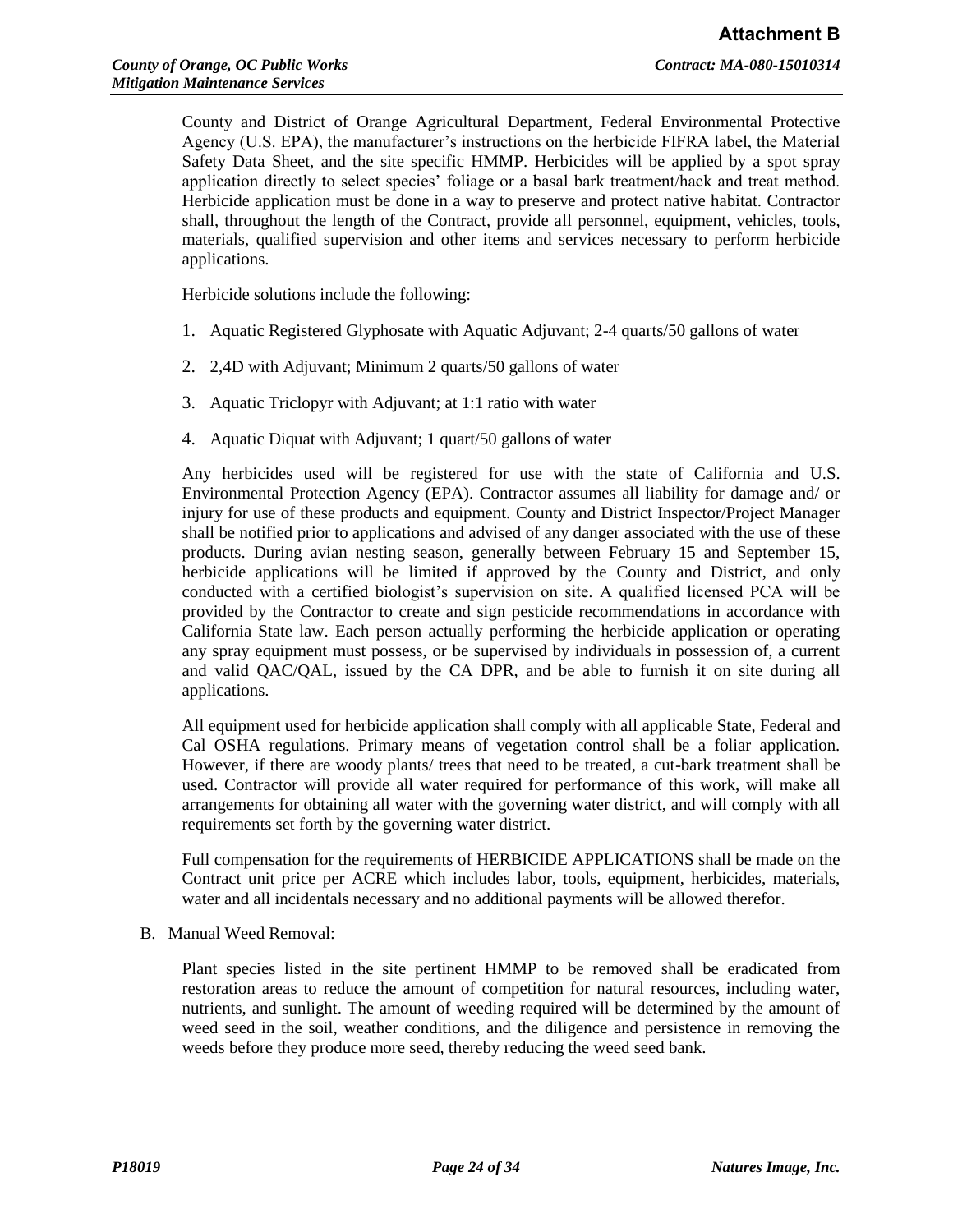Cut or pull weeds using hand-operated equipment where possible. Weeds present shall be removed manually. With most species it is expected that the root be removed and destroyed along with the entire plant.

Full compensation for the requirements of MANUAL WEED REMOVAL shall be made on the Contract unit price per ACRE which includes labor, tools, equipment, materials and all incidentals necessary and no additional compensation will be allowed therefor.

C. Tree Removal:

Perennial non-native species identified for removal in the site specific HMMP are to be removed manually or with an appropriate herbicide approved by said HMMP.

Safely cut down trees with hand equipment, treat stumps with aquatic triclopyr with an aquatic adjuvant at a 1:1 ratio with water, and properly remove and dispose of green waste. A wood chipper may be necessary. Cutting the stump flush with the ground may be necessary.

Full compensation for the requirements of TREE REMOVAL:  $> 4$ " DIAMETER including labor, tools, equipment, materials, disposal, and all incidentals necessary to complete the work shall be made on the Contract unit price per EACH and no additional compensation will be allowed therefor.

Full compensation for the requirements of TREE REMOVAL:  $\leq$  4" DIAMETER including labor, tools, equipment, materials, disposal, and all incidentals necessary to complete the work shall be made on the Contract unit price per EACH and no additional compensation will be allowed therefor.

- D. Planting
	- a. Plant Materials: Contractor to provide all plant material. Plant materials will include a combination of container plants, vegetative cuttings (propagules) and seed mixes. Seeding will be performed by a method specified in site specific HMMP but will be either by broadcast or Hydroseed method. Plant species, so indicated by site specific HMMP and any pertinent permits will be installed via instruction of site specific HMMP. Vegetation species seed, container plants and cutting origin will be specified by respective site HMMP and permits.

Seed mixes will be clearly labeled showing type of seed, test date, supplier name, seed source, and percentage of the following: pure seed, crop seed, inert matter, weed seed, noxious weeds, and total germination content. All seed mixes are expected to be clean, without undesirable non-native and noxious weed seed.

Receipts of nursery stock will be made available to County and District Inspector/Project Manager.

b. Remedial Planting: As planted cuttings, container stock and seed fail to survive or germinate, remedial replanting will become necessary. The independent Restoration Specialist or County and District Inspector/Project Manager will designate areas with heavy weed invasion or unsuccessful container plants to be replanted with species from the original seed and container plant list. Planting will be scheduled at a time of year using methods dictated by the site specific HMMP. If indicated by the independent Restoration Specialist and County and District Inspector/Project Manager, soil treatments will be implemented to improve success of subsequent seeding. Hydro-seeding may also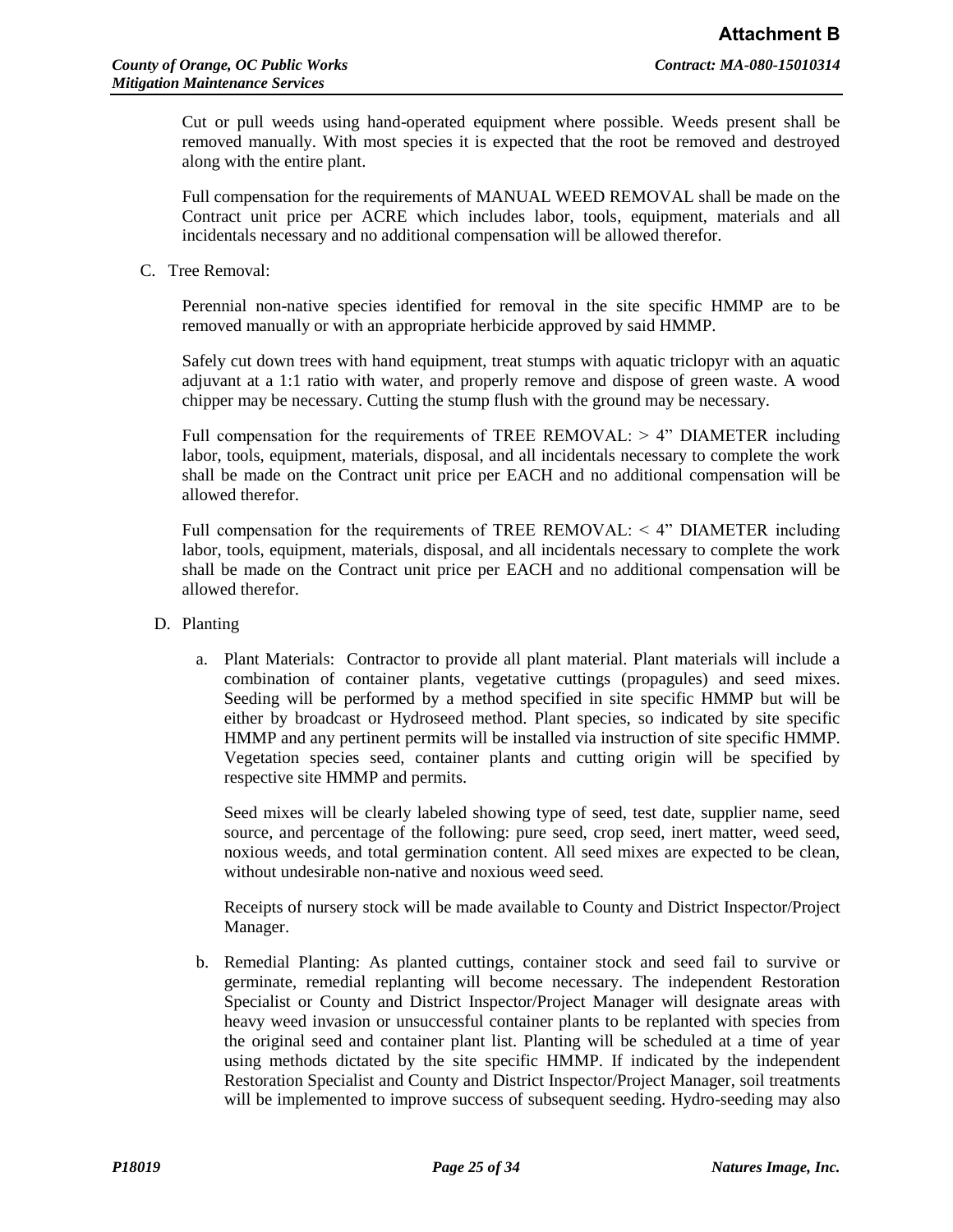be used in the process for remedial replanting if allowed by the site specific HMMP. The independent Restoration Specialist and County and District Inspector/Project Manager will approve all rates and categories.

c. Container Plants: Plantings will be spaced in natural-looking patterns. The placement and spacing of plantings will be similar to the natural groupings and patterns of vegetation growing in similar native habitats. Planting of container plants will be done in accordance with site specific HMMP and permits. Planting will be initiated no later than 10 working days after the "Notice to Proceed" is issued by the County and District Inspector/Project Manager.

No pruning of plant materials will be allowed unless specified by the site specific HMMP and permits. The roots of the container stock will be protected from drying during planting. All plant installations will be in accordance with site specific HMMP. Contractor is expected to prepare soil for container stock in a way to ensure successful transplanting and survival.

Full compensation for the requirements of CONTAINER PLANT STOCK (1 to 5 GALLONS) including labor, tools, equipment, materials and all incidentals necessary to complete the work shall be made on the Contract unit price per EACH and no additional compensation will be allowed therefor.

Full compensation for the requirements of CONTAINER PLANT STOCK (6 to 15 GALLONS) including labor, tools, equipment, materials, and all incidentals necessary to complete the work shall be made on the Contract unit price per EACH and no additional compensation will be allowed therefor.

d. Vegetative Propagule/Cuttings: Providing vegetative propagules from plant cuttings is a common way to increase the value of native habitat mitigation sites. Propagules can be provided through cutting branches from native species onsite or through a nursery, depending on direction from the pertinent HMMP.

Propagule cuttings are prepared by cutting branches from native perennial species (i.e. willow species, mule-fat, etc.), make a clean cut at a forty-five degree angle, remove all stems and branches and soak the cutting in water with the sharp end in the water. Prepare a hole deep enough to reach water. Take the cutting and place it in the whole so that the sharp end is at the bottom of the hole and so a foot to two feet of the branch is above soil. Pack the hole with dirt to support the freshly planted cutting.

Full compensation for the requirements of VEGETATIVE PROPAGULE/CUTTINGS including labor, tools, equipment, materials, and all incidentals necessary to complete the work shall be made on the Contract unit price per EACH and no additional compensation will be allowed therefor.

e. Hydroseeding: Hydroseeding activity involves applying a seed slurry mix to an area of land using equipment outfitted to perform such a task. The typical equipment used includes a truck with a tank, a pump and a hose.

Full compensation for the requirements of HYDROSEEDING including labor, tools, equipment, materials, and all incidentals necessary to complete the work shall be made on the Contract unit price per POUND of material and no additional compensation will be allowed therefor.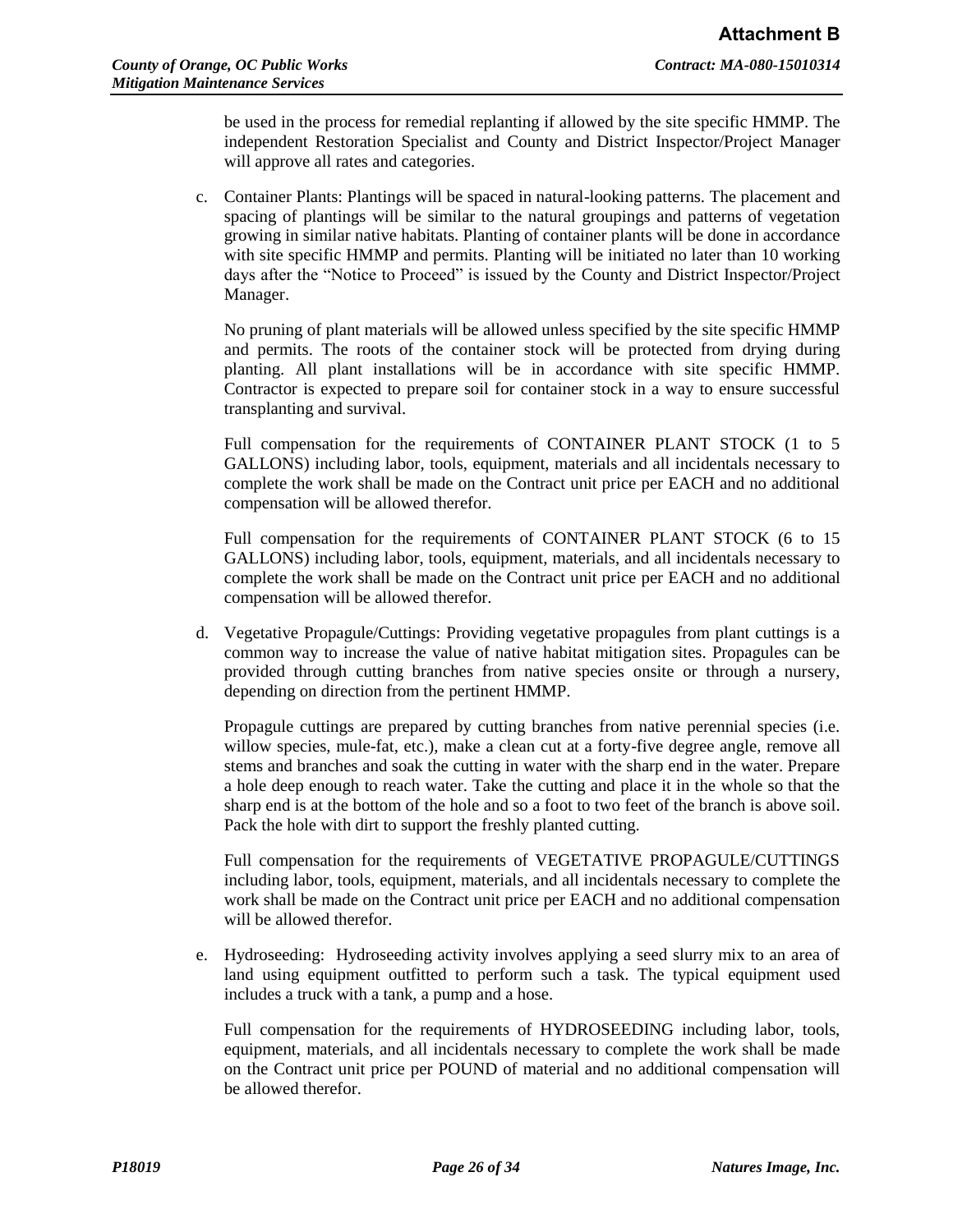f. Broadcast Seeding: Broadcast seeding activity includes hand scattering or using equipment to disperse seed over bare ground. Raking the seed into the soil and watering seed after dispersion is necessary.

Full compensation for the requirements of BROADCAST SEEDING including labor, tools, equipment, materials, and all incidentals necessary to complete the work shall be made on the Contract unit price per POUND of material and no additional compensation will be allowed therefor.

# E. Irrigation

a. Maintenance Watering: Sites without irrigation systems in place will require supplemental watering. The need for watering will dictate the amount and frequency. Schedules will vary seasonally with a minimum of once monthly. Water used for irrigation shall be free of impurities, excess chlorine, and salts. Watering will be done in such a way to protect existing habitat and native, desirable species in accordance with the site HMMP.

Hand watering may involve the use of watering trucks with water delivery systems allowing adequate watering of individual plantings. Some sites may not be accessible by truck and may require walking with water to access vegetation. Contractor will provide all water required for performance of this work, will make all arrangements for obtaining all water with the governing water district, and will comply with all requirements set forth by the governing water district.

The Contractor shall perform maintenance watering as necessary and per HMMP instructions until the independent Restoration Specialist and County and District Inspector/Project Manager determines root developments sufficient to ensure continued survival without supplemental watering. The duration and frequency of maintenance watering will be determined by the independent Restoration Specialist and County and District Inspector/Project Manager in consultation with the Contractor based on the weather and conditions observed onsite.

Full compensation for the requirements of HAND WATERING including labor, tools, equipment, materials, and all incidentals necessary to complete the work shall be made on the Contract unit price per HOUR and no additional compensation will be allowed therefor.

b. Temporary Irrigation Systems Installation and Maintenance: The Contractor shall be responsible for the installation, inspection and maintenance of the irrigation system within the restoration area when applicable. Contractor shall maintain the irrigation system for optimum performance, as per manufacturer's specifications, by inspecting the entire system on an ongoing basis. This includes repairing, cleaning, and adjusting all sprinkler and bubbler heads, drip emitters and valves for proper coverage. Sprinkler heads shall be modified as needed to avoid overlapping or gaps in coverage.

Full compensation for the requirements of TEMPORARY SPRINKLER IRRIGATION SYSTEM including labor, tools, equipment, materials, disposal, and all incidentals necessary to complete the work shall be made on the Contract unit price per ACRE and no additional compensation will be allowed therefor.

Full compensation for the requirements of TEMPORARY DRIP IRRIGATION SYSTEM including labor, tools, equipment, materials, disposal, and all incidentals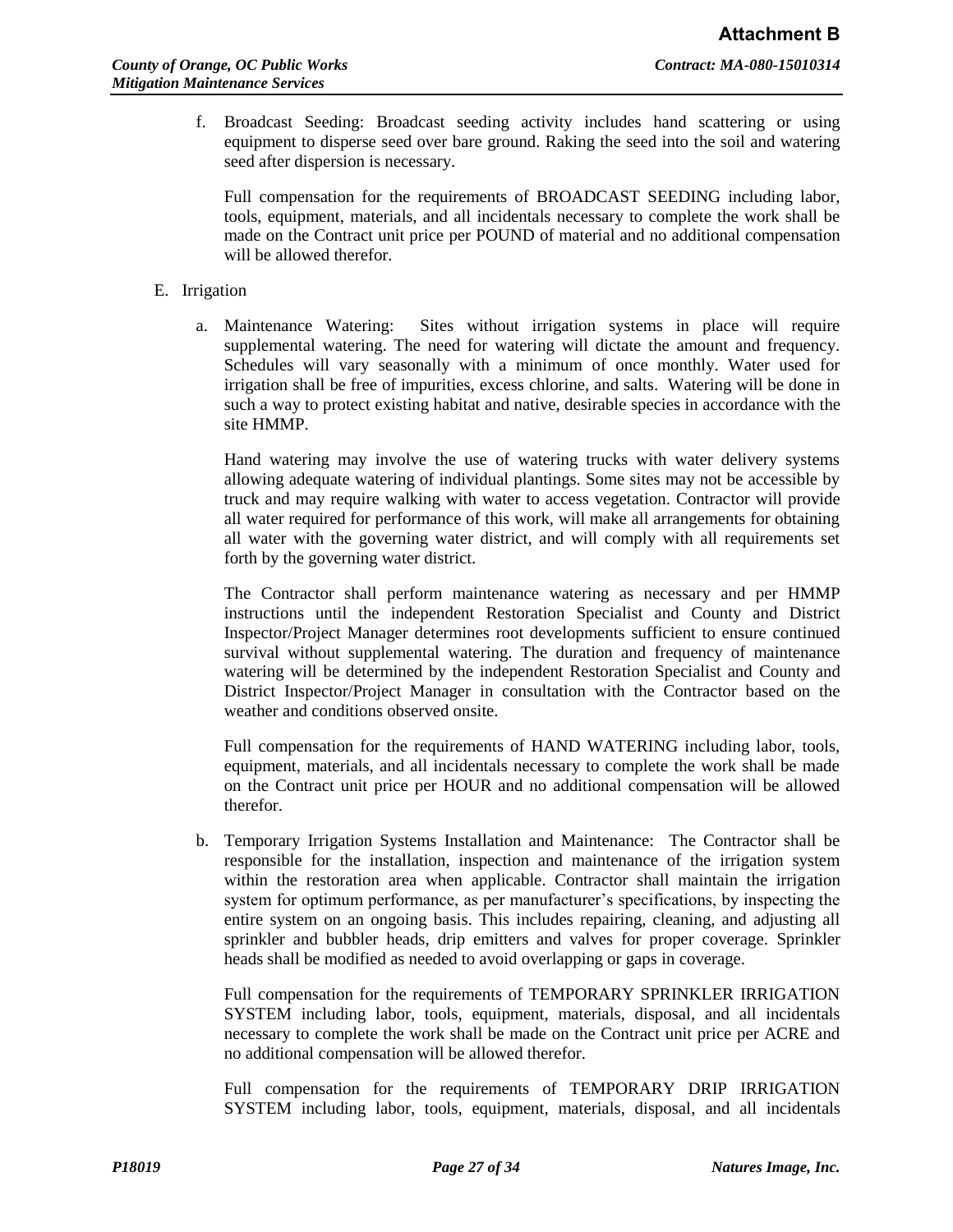necessary to complete the work shall be made on the Contract unit price per ACRE and no additional compensation will be allowed therefor.

- F. Miscellaneous Maintenance:
	- a. Trash and Debris Removal: This line-item is separate from trash and debris removal expected to occur at the end of each work period. When trash and debris is identified by the County and District Inspector/Project Manager to exceed an acceptable amount, a work order will be issued to the Contractor to remove trash and debris. Excess trash and debris will be removed using hand tools and through manual labor. The trash will be bagged and disposed of appropriately at an offsite location. All trash and debris will be removed from work area by the end of each working day. At other times during the progress of work, when required, Contractor will remove all surplus materials, rubbish, and debris resulting from the work. Work area will be left in a neat, clean and acceptable condition as approved by independent Restoration Specialist and County and District Inspector/Project Manager. No stockpile of debris will be allowed at the site unless prior authorization is given by independent Restoration Specialist and County and District Inspector/Project Manager. Contractor will pick up and dispose of materials at a site outside of County and District right-of-way approved for disposal of such materials. Any debris dropped on the public street during entrance or exit of the site will be removed immediately by Contractor. Dump slip receipts will be made available to County and District Inspector/Project Manager with invoice.

Full compensation for the requirements of TRASH AND DEBRIS REMOVAL including labor, tools, equipment, materials, disposal, and all incidentals necessary to complete the work shall be made on the Contract unit price per TON and no additional compensation will be allowed therefor.

b. Temporary Fence Installation: Contractor will be responsible for the installation of a temporary perimeter fence around the mitigation site when specified by the HMMP or County and District Inspector/Project Manager. Because the surrounding areas are open for public use, construction fencing will be installed and maintained throughout the monitoring period.

Orange mesh temporary fence with t-posts will be installed to border the mitigation site providing delineation and protection of the mitigation site.

Full compensation for the requirements of TEMPORARY FENCE INSTALLATION including labor, tools, equipment, materials, disposal, and all incidentals necessary to complete the work shall be made on the Contract unit price per LINEAR FEET and no additional compensation will be allowed therefor.

c. Temporary Fence Repair/Replacement: Installed temporary fence will need maintenance via repairing salvageable orange mesh fence and replacing fence that is not salvageable. Replacement includes replacing broken and degraded orange mesh fence and t-posts.

Full compensation for the requirements of TEMPORARY FENCE REPAIR/REPLACEMENT including labor, tools, equipment, materials, disposal, and all incidentals necessary to complete the work shall be made on the Contract unit price per LINEAR FEET and no additional compensation will be allowed therefor.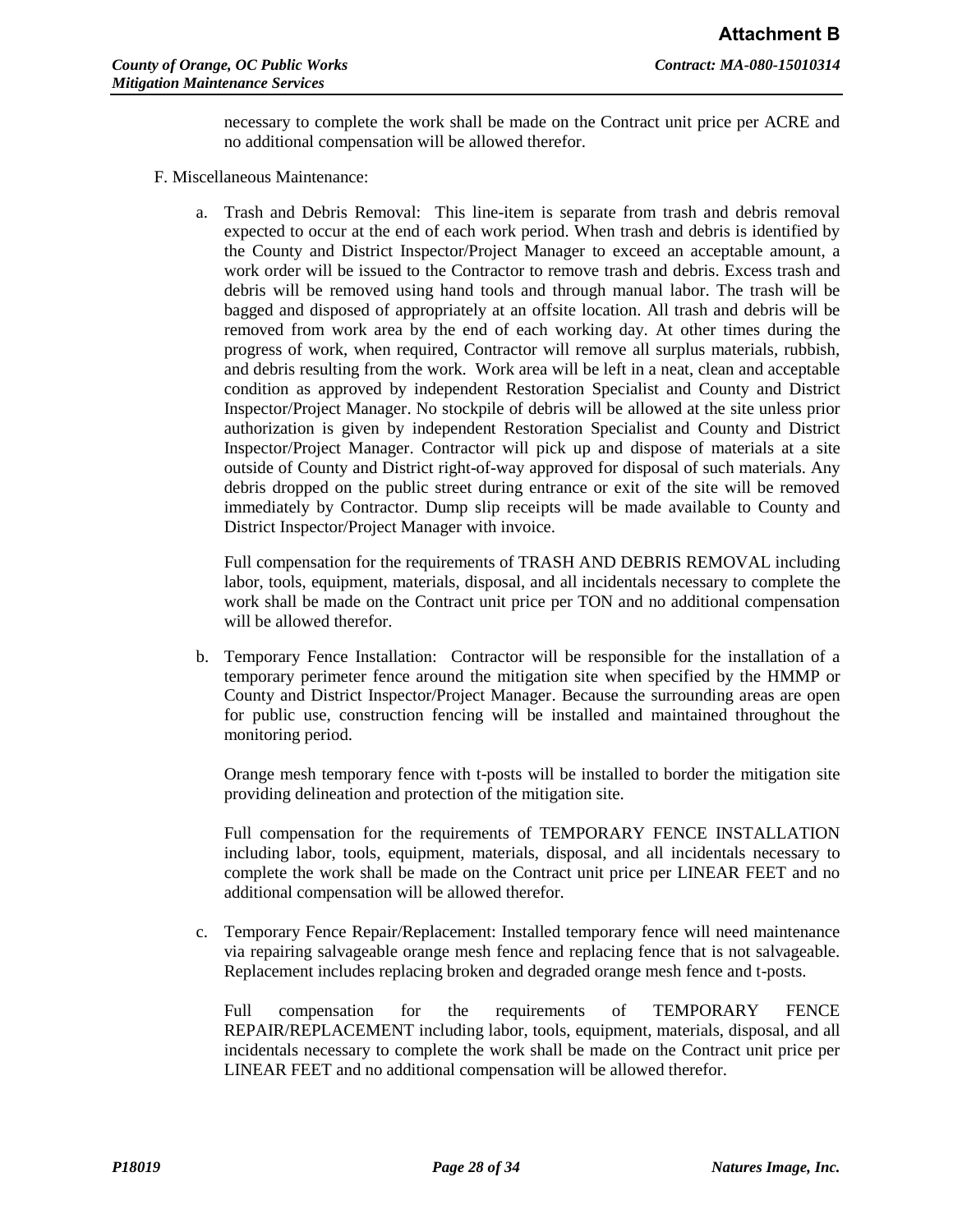d. Sign Installation: Signs are placed along mitigation site borders to make people aware of the sensitivity of the native habitat being established. When signs are broken, faded or degraded replacement and installation is necessary. County and District will provide signs to be installed by the Contractor; all other materials are to be provided by the Contractor. Existing t-posts can be reused if they are intact and functional. If t-posts are broken or degraded the Contractor must replace them along with the sign.

Full compensation for the requirements of SIGN INSTALLATION including labor, tools, equipment, materials, disposal and all incidentals necessary to complete the work shall be made on the Contract unit price per EACH and no additional compensation will be allowed therefor.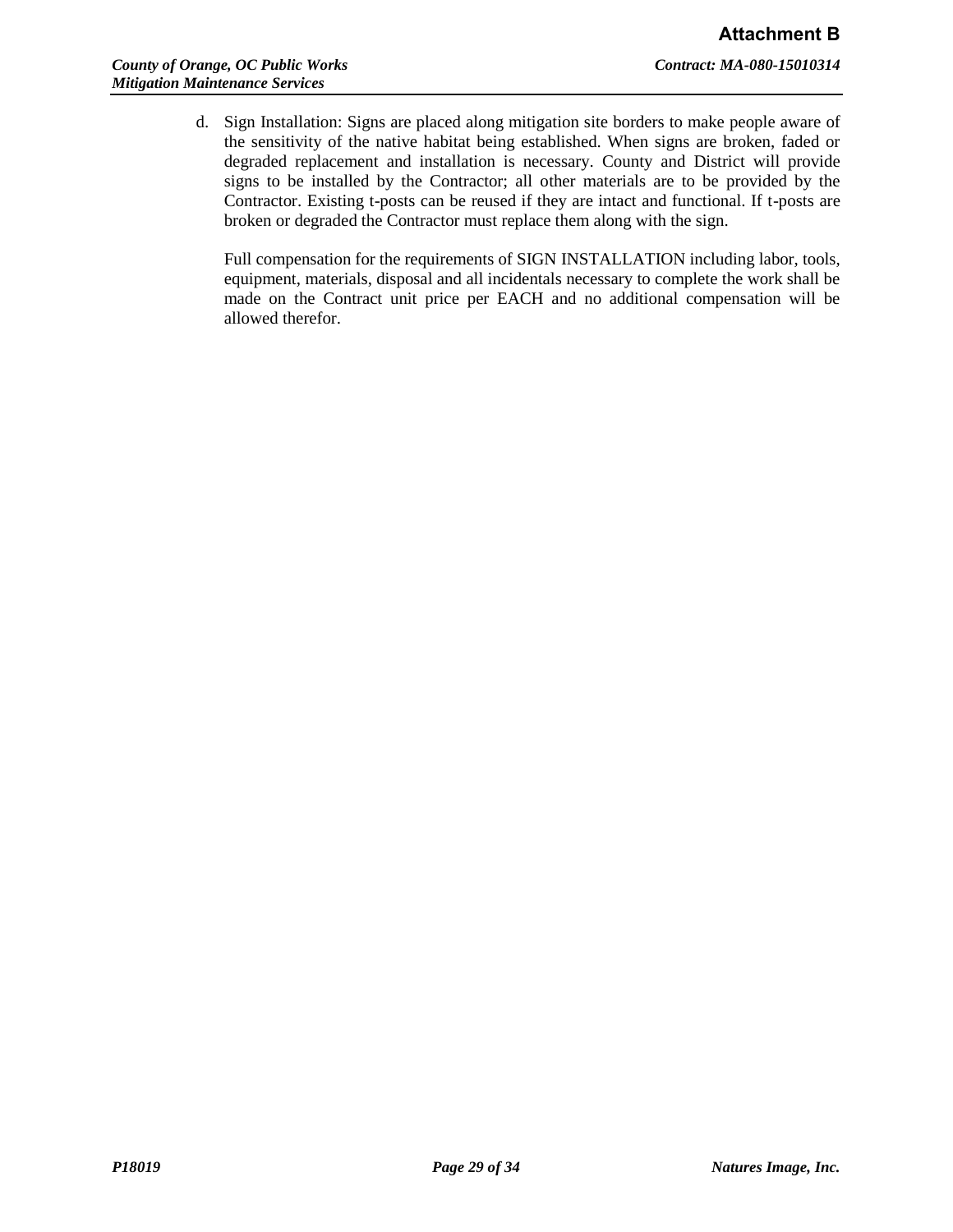## **ATTACHMENT B CONTRACTOR'S PRICING**

I. **COMPENSATION**: This is a usage Contract between County and District and Contractor for Mitigation Maintenance Services on an as needed basis, as set forth in Attachment A "Scope of Work".

Contractor agrees to accept the specified compensation as set forth in this Contract as full remuneration for performing all services and furnishing all staffing, labor, equipment, materials and incidentals required, for any reasonably unforeseen difficulties which may arise or be encountered in the execution of the services until acceptance, for risks connected with the services, and for performance by Contractor of all its duties and obligations hereunder. Contractor shall only be compensated as set forth herein below for work performed in accordance with the Scope of Work. **County and District shall have no obligation to pay any sum in excess of the Price per Unit Cost and Total Contract Amount specified herein unless authorized by amendment in accordance with Articles 36 and 51 of County and District Contract Terms and Conditions.**

- II. **FEES AND CHARGES:** County and District will pay the following prices in accordance with the provisions of this Contract.
	- A. Pricing: Pricing shall be per unit per activity, as determined in the line item.

|                  | <b>Description</b>                        | Unit           | Cost     |
|------------------|-------------------------------------------|----------------|----------|
| $\ddagger$       | Herbicide Application                     | AC             | \$400.00 |
| $\overline{2}$ . | <b>Manual Weed Removal</b>                | <b>AC</b>      | \$550.00 |
| $\frac{3}{2}$ .  | Container Plant Stock (1 to 5 gallon)     | E <sub>A</sub> | \$28.00  |
| 4.               | Container Plant Stock (5 to 15 gallon)    | EA             | \$80.00  |
| $\overline{5}$ . | D-40/Liner                                | EA             | \$4.50   |
| 6.               | Vegetative Propagule/Cuttings             | EA             | \$3.00   |
| 7.               | <b>Hand Watering</b>                      | HR             | \$85.00  |
| 8.               | <b>Temporary Fence Installation</b>       | LF             | \$1.75   |
| 9.               | <b>Temporary Fence Repair/Replacement</b> | E              | \$2.00   |
| 40.              | Tree Removal: $>$ 4 inches trunk diameter | E <sub>A</sub> | \$700.00 |
| $++$             | Tree Removal: < 4 inches trunk diameter   | EA             | \$100.00 |
| $\frac{12}{2}$   | <b>Hydroseed</b>                          | $_{LB}$        | \$197.00 |
| 13.              | <b>Hand Broadcast Seeding</b>             | $E_{\rm B}$    | \$105.00 |

## SCHEDULE OF WORK ITEMS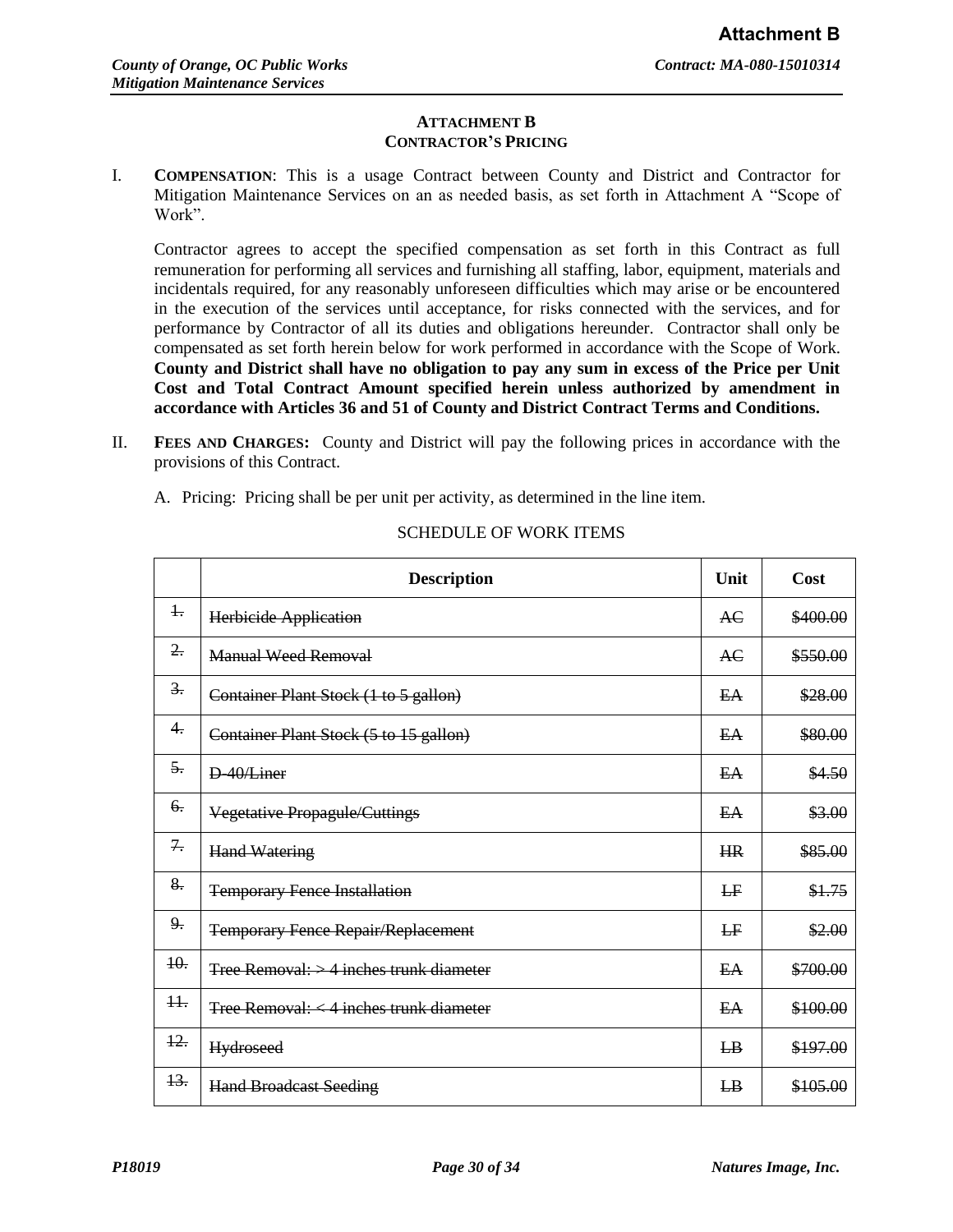# **Attachment B**

| 14.            | <b>Sign Installation</b>                                           | EA         | \$100.00   |
|----------------|--------------------------------------------------------------------|------------|------------|
| $\frac{15}{2}$ | Temporary Sprinkler Irrigation System Installation and Maintenance | AC         | \$7,263.00 |
| <del>16.</del> | Temporary Drip Irrigation System Installation and Maintenance      | AC         | \$8,200.00 |
| 17.            | <b>Trash and Debris Removal</b>                                    | <b>TON</b> | \$100.00   |

# Amendment 4

|                  | <b>Description</b>                                                 |            | Cost       |
|------------------|--------------------------------------------------------------------|------------|------------|
| 1.               | <b>Herbicide Application</b>                                       | <b>AC</b>  | \$420.00   |
| $\overline{2}$ . | <b>Manual Weed Removal</b>                                         | <b>AC</b>  | \$578.00   |
| 3.               | Container Plant Stock (1 to 5 gallon)                              | EA         | \$29.40    |
| 4.               | Container Plant Stock (5 to 15 gallon)                             | EA         | \$84.00    |
| 5.               | D-40/Liner                                                         | EA         | \$4.70     |
| 6.               | <b>Vegetative Propagule/Cuttings</b>                               | EA         | \$3.15     |
| 7.               | <b>Hand Watering</b>                                               | <b>HR</b>  | \$89.00    |
| 8.               | <b>Temporary Fence Installation</b>                                | LF         | \$1.85     |
| 9.               | Temporary Fence Repair/Replacement                                 | LF         | \$2.10     |
| 10.              | Tree Removal: $>$ 4 inches trunk diameter                          | EA         | \$735.00   |
| 11.              | Tree Removal: $<$ 4 inches trunk diameter                          | EA         | \$105.00   |
| 12.              | Hydroseed                                                          | LB         | \$207.00   |
| 13.              | <b>Hand Broadcast Seeding</b>                                      | LB         | \$110.00   |
| 14.              | <b>Sign Installation</b>                                           | EA         | \$105.00   |
| 15.              | Temporary Sprinkler Irrigation System Installation and Maintenance | <b>AC</b>  | \$7,626.00 |
| 16.              | Temporary Drip Irrigation System Installation and Maintenance      | <b>AC</b>  | \$8,610.00 |
| 17.              | <b>Trash and Debris Removal</b>                                    | <b>TON</b> | \$105.00   |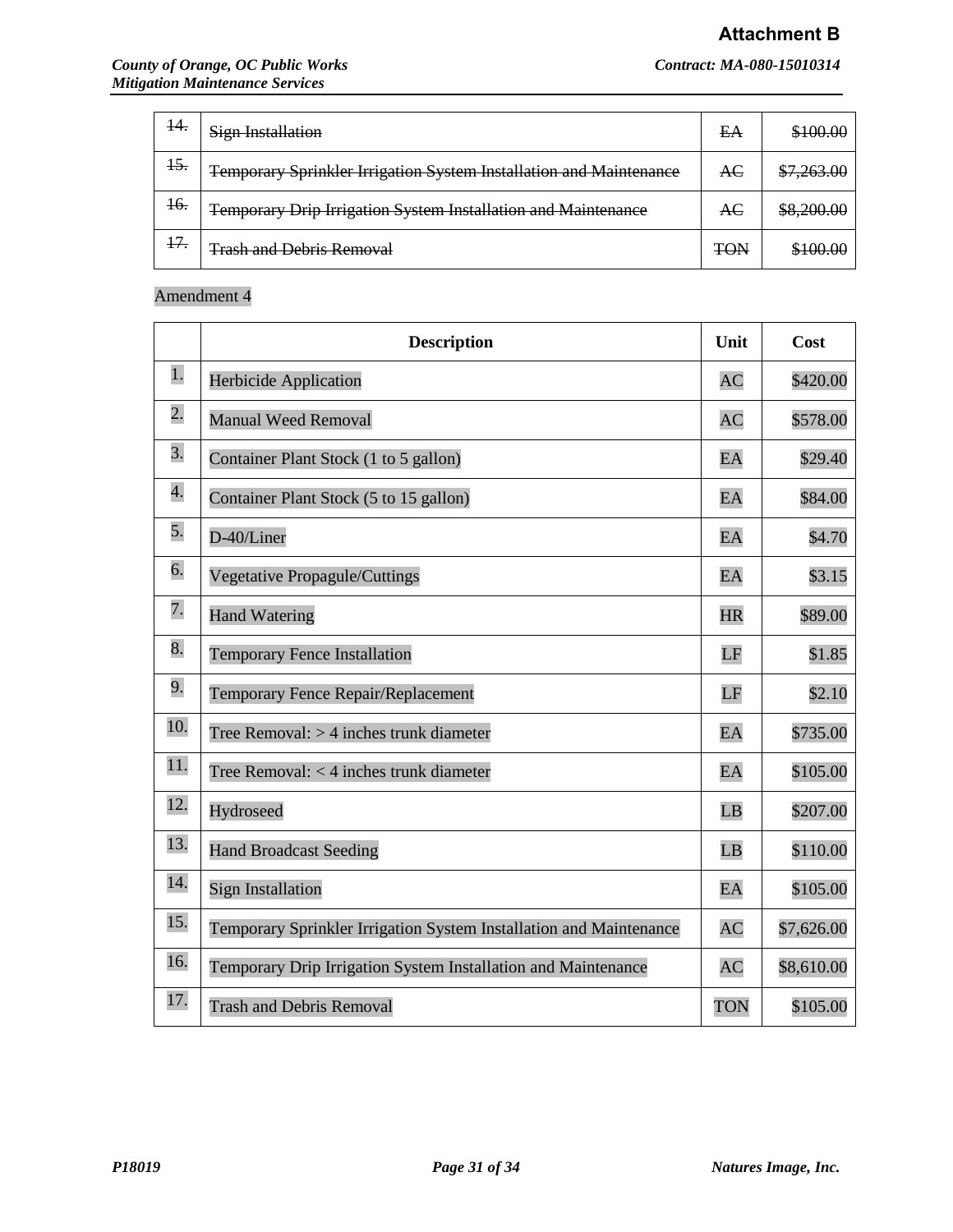Items 10-17 are less frequent work. There is no guarantee of actual work.

# **TOTAL ANNUAL CONTRACT AMOUNT NOT TO EXCEED: \$400,000.00**

- III. **QUANTITIES OF WORK:** Exact quantity and type of service required under this Contract is unknown. The quantities are estimates only to establish unit prices and to determine the lowest responsive, responsible bidder. During the course of the Contract, County and District's Inspector/Project Manager or the independent restoration specialist may identify additional quantities beyond the estimated quantities listed above. Upon written authorization by County and District's Inspector/Project Manager, Contractor shall provide/perform all additional quantities at the unit prices listed above. The actual quantities of work for the scheduled items may vary but will not exceed the Total Annual Contract amount.
- IV. **PRICE INCREASES/DECREASES:** No price increases will be permitted during the first year of the Contract. Contractor can request price adjustment based on the increase in the Consumer Price Index for the Orange County and District area. County and District requires bona fide proof of cost increases on Contracts prior to any price adjustment. To secure such adjustment, a minimum of one hundred twenty (120) days advance notice in writing is required prior to the renewal of Contract. No retroactive price adjustments will be considered. County and District may enforce, adjust, negotiate, or cancel escalating price Contracts or take any other action it deems appropriate, as it sees fit. The net dollar amount of profit will remain firm during the period of the Contract. Adjustments increasing Contractor's profit will not be allowed. All price decreases will automatically be extended to County and District.
- V. **FIRM DISCOUNT AND PRICING STRUCTURE:** Contractor guarantees that prices quoted are equal to or less than prices quoted to any other local, State or Federal government entity for services of equal or lesser scope. Contractor agrees that no price increases shall be passed along to County and District during the term of this Contract not otherwise specified and provided for within this Contract.
- VI. **PAYMENT TERMS:** Invoices are to be submitted in arrears, after services have been received. Payment will be net 30 days after receipt of an invoice in a format acceptable to the County and District of Orange. Invoices shall be verified and approved by County and District and subject to routine processing requirements. The responsibility for providing an acceptable invoice to County and District for payment rests with Contractor. Incomplete or incorrect invoices are not acceptable and will be returned to Contractor for correction.

Billing shall cover services not previously invoiced. Contractor shall reimburse the County and District of Orange for any monies paid to Contractor for services not provided, or when services do not meet the Contract requirements.

Payments made by County and District shall not preclude the right of County and District from thereafter disputing any items involved or billed under this Contract and shall not be construed as acceptance of any part of the services.

VII. **INVOICING INSTRUCTIONS:** Contractor will provide an invoice on Contractor's letterhead. Each invoice will have a unique number and will include the following information: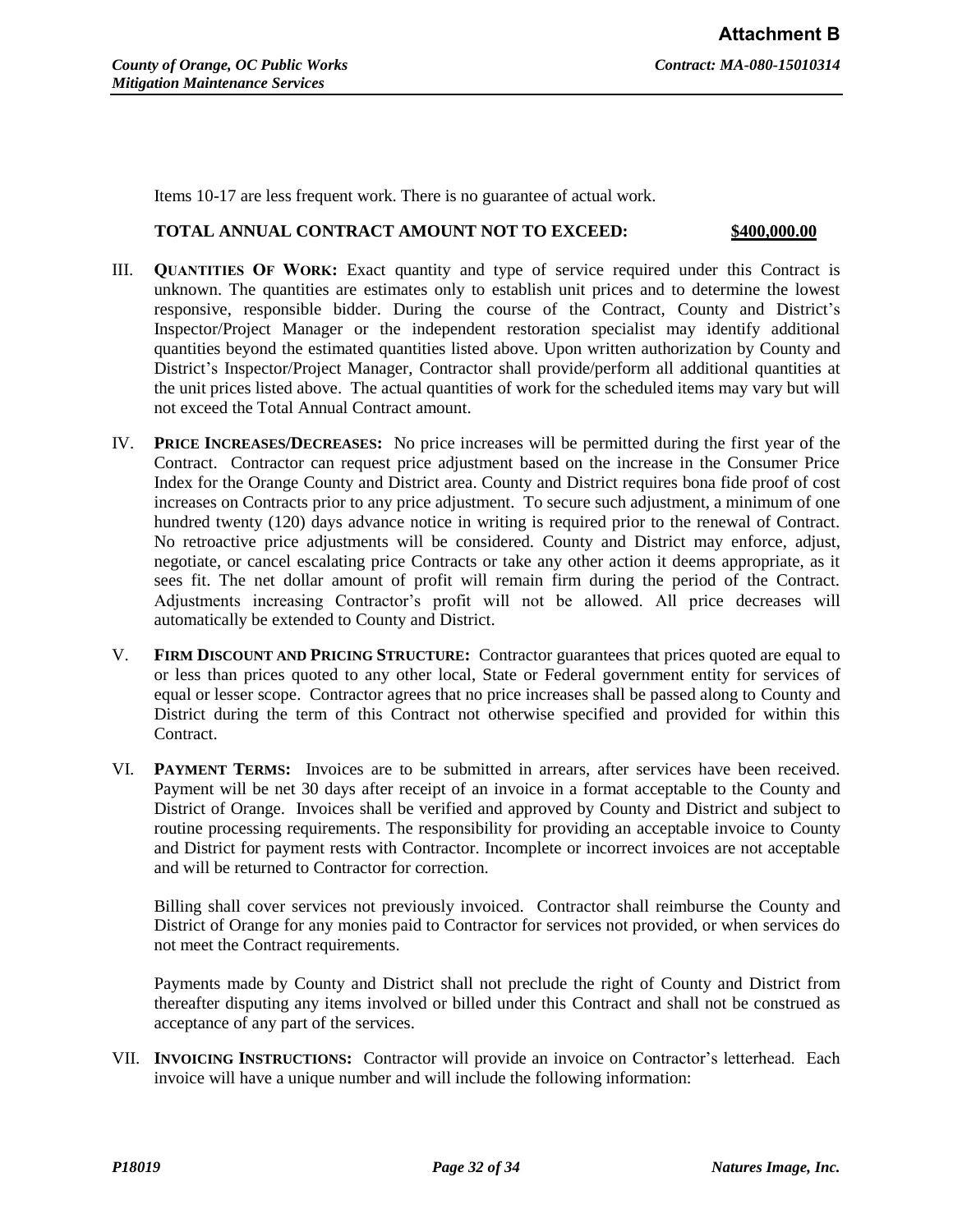- A. Contractor's name and address
- B. Contractor's remittance address, if different from (A), above
- C. Name of County and District agency/department
- D. Delivery/service address
- E. Contract number
- F. Service Date
- G. Description of Services
- H. Total
- I. Taxpayer ID number

Invoices and support documentation are to be forwarded to:

OC Public Works/Operations & Maintenance Division Attn: Nina Quimsing 2301 N. Glassell St., 2nd Floor Orange, CA 92865

Contractor has the option of receiving payment directly to their bank account via an Electronic Fund Transfer (EFT) process in lieu of a check payment. Payment made via EFT will also receive Electronic Remittance Advice with the payment details via email. An email address will need to be provided to the County and District via an EFT Authorization Form. To request a form, please contact the DPA.